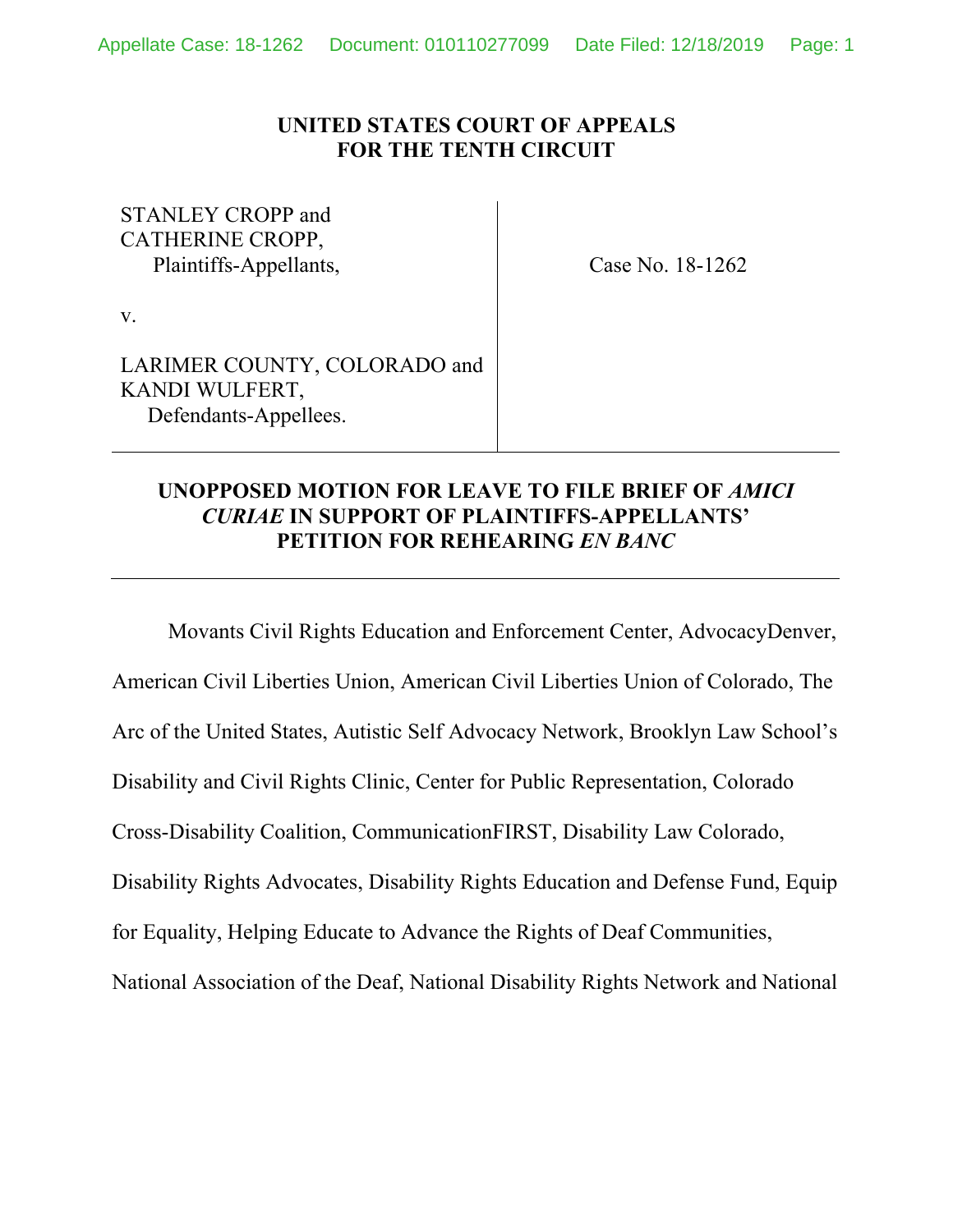Federation of the Blind ("*Amici*")<sup>1</sup> respectfully move this Court pursuant to Fed. R. App. P. 29(b)(2) for leave to file the attached brief in support of Plaintiffs-Appellants' Petition for Rehearing *En Banc*.

 The undersigned has conferred with counsel for the parties who have stated that the parties do not oppose this motion.

#### **ARGUMENT**

Appellant Stanley Cropp, a retired pharmacist with Alzheimer's, spent a night in the Larimer County Jail because he was unable to understand the paperwork necessary to secure his release, and because Appellee Larimer County ("County") refused to modify its policies to permit effective communication about that paperwork. Throughout that night, Appellant Catherine Cropp, Mr. Cropp's wife of more than 40 years and his primary caregiver, repeatedly explained to the County both that Mr. Cropp would not be able to understand the documents, and that she could ensure that he understood them if she could have a direct, unobstructed meeting with him to explain them. The County knew that Mr. Cropp had Alzheimer's and that that condition impaired his ability to comprehend legal paperwork. Despite this knowledge, the County denied outright the requests for the

<sup>&</sup>lt;sup>1</sup> Descriptions of individual *Amici Curiae* are set forth in the Appendix to the attached brief.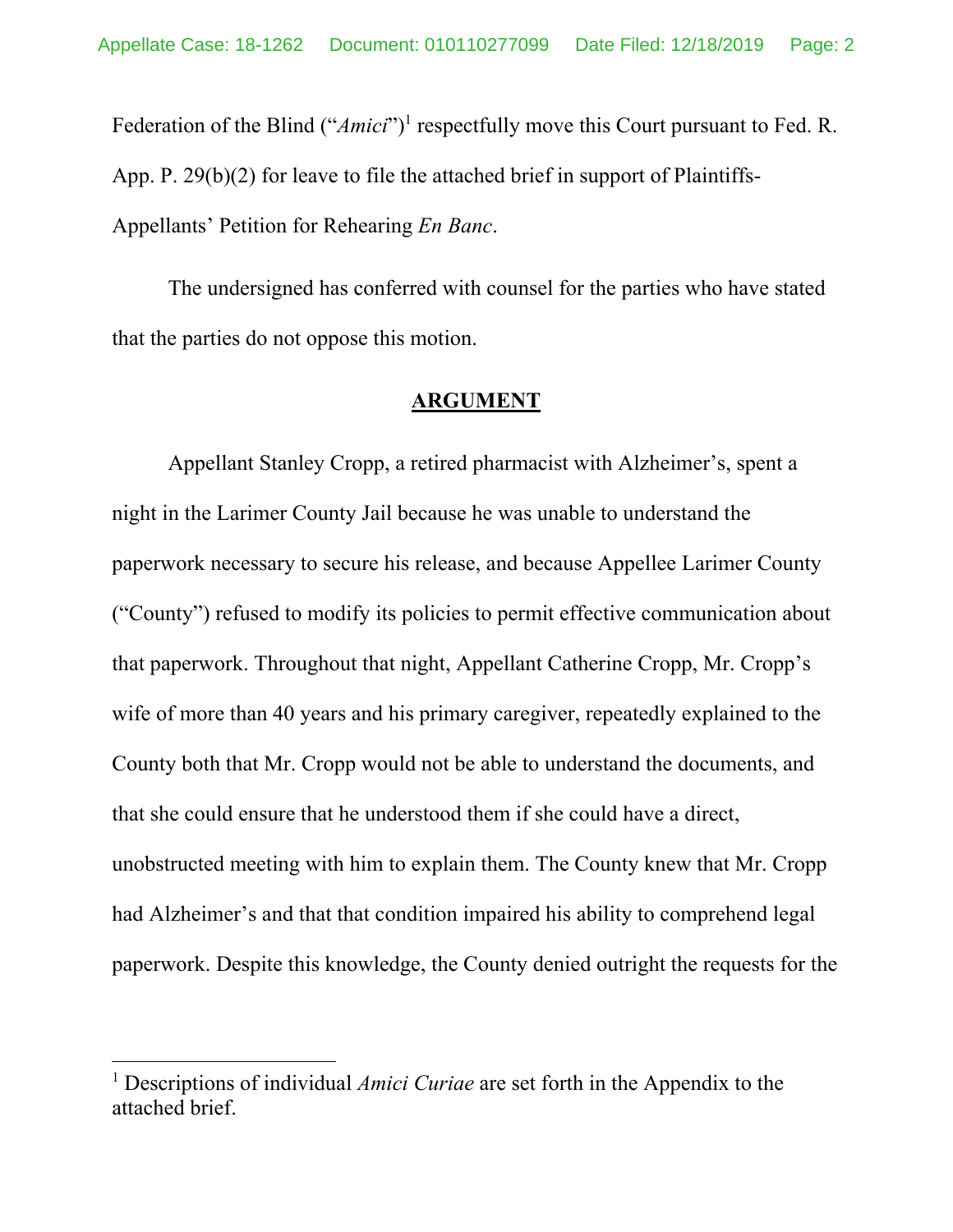accommodation Mr. Cropp needed, without making an individualized inquiry or analysis of his communications needs.

The district court granted the County's motion for summary judgment and, on November 13, 2019, a panel of this Court, in a 2-1 decision, affirmed on the grounds that there was no way the County could have known, under the "deliberate indifference" standard, that it was "substantially likely" that denying the Cropps' request would result in a violation of the ADA.

On December 11, 2019, Plaintiffs-Appellants petitioned for *en banc* review.

*En banc* review is appropriate because the majority's opinion conflicts with: (1) the Supreme Court's decision in *PGA Tour, Inc. v. Martin* that consideration of a policy modification requested under the ADA requires an "individualized inquiry;"2 and (2) this Court's decision in *Havens v. Colorado Department of Corrections* that, in considering the deliberate indifference standard, "[a] factfinder may conclude that [the defendant] knew of a substantial risk [of a violation of the ADA] from the very fact that the risk was 'obvious."<sup>3</sup> The majority's holding also imperils bedrock principles of effective communication crucial to *Amici*'s founders, staff, and clients: that communication between public entities and

<sup>2</sup> 532 U.S. 661, 688 (2001).

<sup>3</sup> 897 F.3d 1250, 1266–67 (10th Cir. 2018) (quoting *Farmer v. Brennan*, 511 U.S. 825, 842 (1994) and *Robertson v. Las Animas Cty. Sheriff's Dep't*, 500 F.3d 1185, 1197 (10th Cir. 2007)).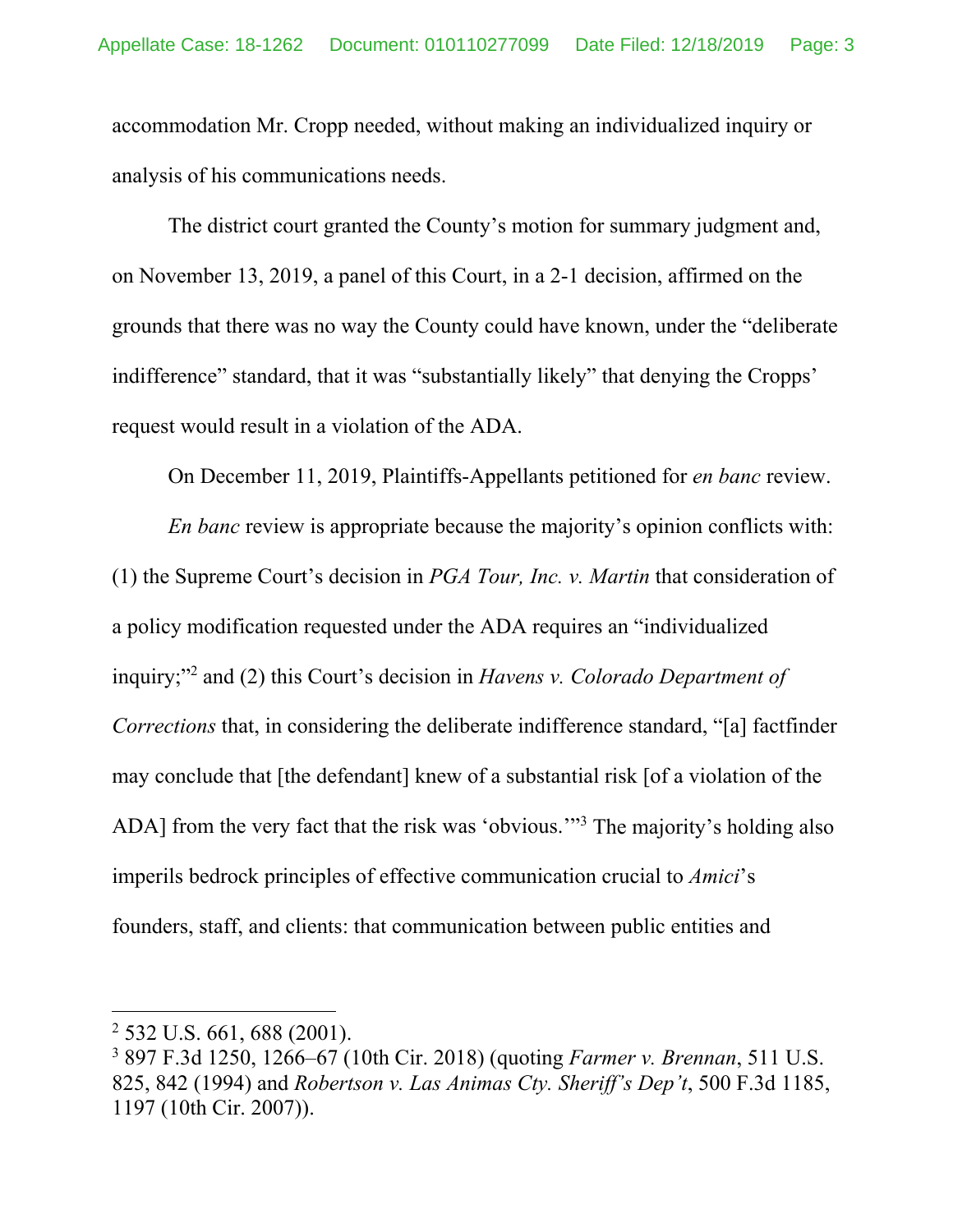disabled individuals be "as effective as" that with others, and that public entities give "primary consideration" to the requests of such individuals.<sup>4</sup>

*Amici Curiae* are disability rights and civil rights organizations that share a commitment to the full participation and independence of individuals with disabilities in society. Many of the *Amici* were founded by, are staffed by, represent, and/or provide services to individuals with communications disabilities: people who are deaf, blind, or nonspeaking, or have intellectual disabilities or mental illness. *Amici* thus have both deep expertise in the interpretation and application of the Americans with Disabilities Act's guarantee of effective communication, and a justifiable concern that the majority's decision<sup>5</sup> here may undermine that guarantee. *Amici* urge that the right to effective communication will be secured only through *en banc* review and adoption of Judge Lucero's wellreasoned dissent.6

*Amici* respectfully submit that their unique perspective on the conflicts and important questions raised by the majority opinion would be useful to the Court in considering whether to grant *en banc* review.

 $428$  C.F.R. § 35.160(a)(1), (b)(2).

<sup>5</sup> *Cropp v. Larimer Cty., Colo.*, No. 18-1262, 2019 WL 5959598, at \*8 (10th Cir. Nov. 13, 2016).

<sup>6</sup> *Cropp v. Larimer Cty., Colo.*, 941 F.3d 1237, 1240 (10th Cir. 2019) (Lucero, J., concurring in part and dissenting in part).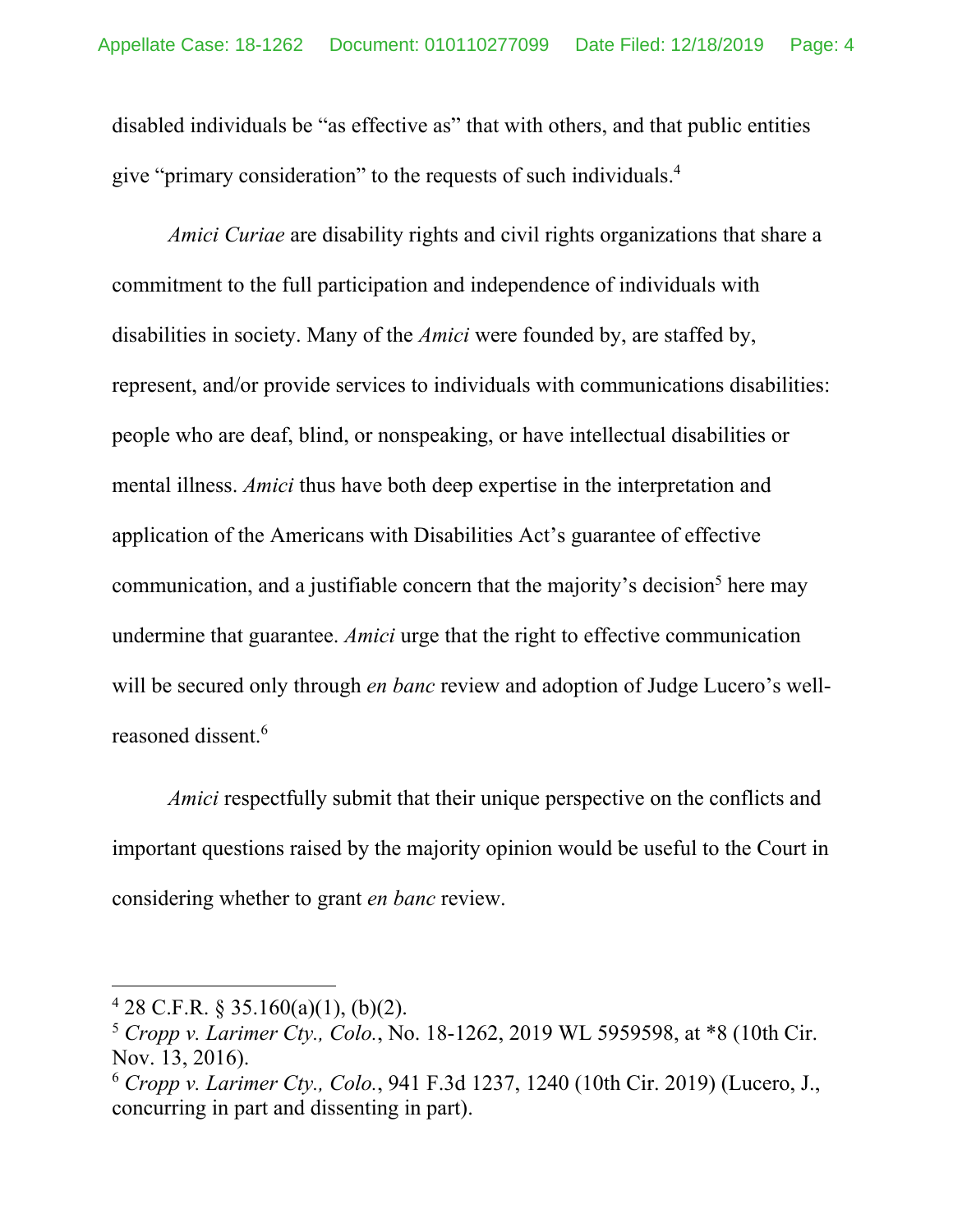WHEREFORE *Amici Curiae* respectfully move this Court for leave to file

the attached brief in support of Plaintiffs-Appellants' Petition for Rehearing *En* 

*Banc.*

### Amy F. Robertson

Amy F. Robertson Civil Rights Education and Enforcement Center 1245 E. Colfax Ave., Suite 400 Denver, CO 80218 303.757.7901 arobertson@creeclaw.org

Counsel for *Amici Curiae*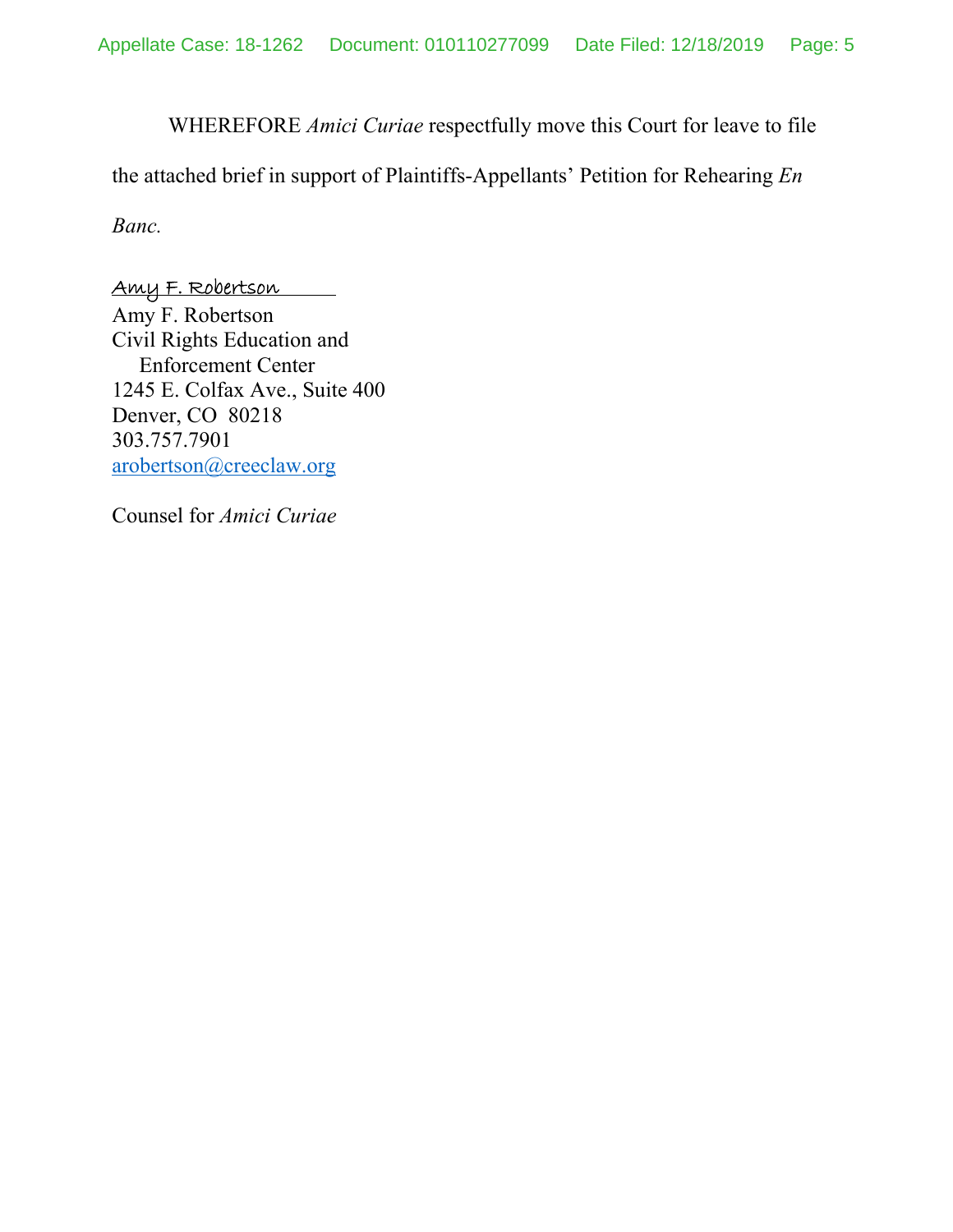**No. 18-1262** 

# **In the United States Court of Appeals for the Tenth Circuit**

#### STANLEY CROPP, and CATHERINE CROPP,

*Plaintiffs-Appellants,* 

v.

#### LARIMER COUNTY, COLORADO, and KANDI WULFERT*,*

*Defendants-Appellees* 

**On Appeal from the United States District Court for the District of Colorado**  Civil Action No. 15-cv-02806-JLK The Honorable John L. Kane

**Brief of** *Amici Curiae* **Civil Rights Education and Enforcement Center, AdvocacyDenver, American Civil Liberties Union, American Civil Liberties Union of Colorado, The Arc of the United States, Autistic Self Advocacy Network, Brooklyn Law School's Disability and Civil Rights Clinic, Center for Public Representation, Colorado Cross-Disability Coalition, CommunicationFIRST, Disability Law Colorado, Disability Rights Advocates, Disability Rights Education and Defense Fund, Equip for Equality, Helping Educate to Advance the Rights of Deaf Communities, National Association of the Deaf, National Disability Rights Network, and National Federation of the Blind in Support of Petition For Rehearing** *En Banc*

Amy F. Robertson Civil Rights Education and Enforcement Center 1245 E. Colfax Ave., Suite 400 Denver, CO 80218 303.757.7901

*Counsel for Amici Curiae*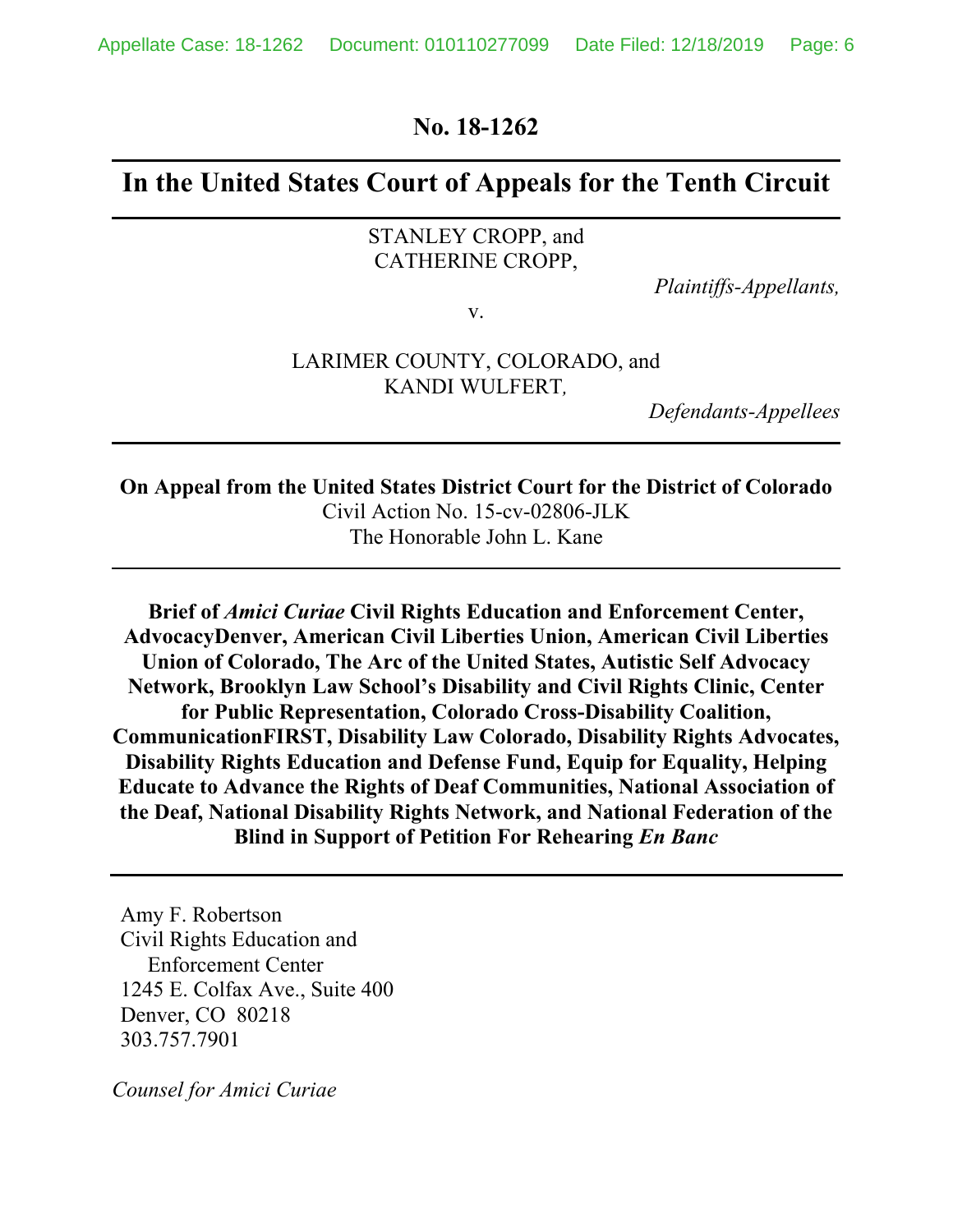# **TABLE OF CONTENTS**

| I. The Effective Communications Requirements                                                                                                                                                        |  |  |
|-----------------------------------------------------------------------------------------------------------------------------------------------------------------------------------------------------|--|--|
| The Majority Opinion Conflicts with the Supreme Court's<br>П.<br>Mandate To Conduct Individualized Inquiries of Requests                                                                            |  |  |
| III. The Majority Opinion Conflicts with this Circuit's Decision<br>that Substantial Risk of a Violation of a Federally Protected<br>Right May Be Inferred from the Fact that the Risk Was Obvious7 |  |  |
| The Majority Decision Imperils the Exceptionally Important<br>IV.<br>Issue of Effective Communication with Government Entities11                                                                    |  |  |
|                                                                                                                                                                                                     |  |  |
|                                                                                                                                                                                                     |  |  |
|                                                                                                                                                                                                     |  |  |
|                                                                                                                                                                                                     |  |  |
| Appendix: Statements of Interest of Amici Curiae                                                                                                                                                    |  |  |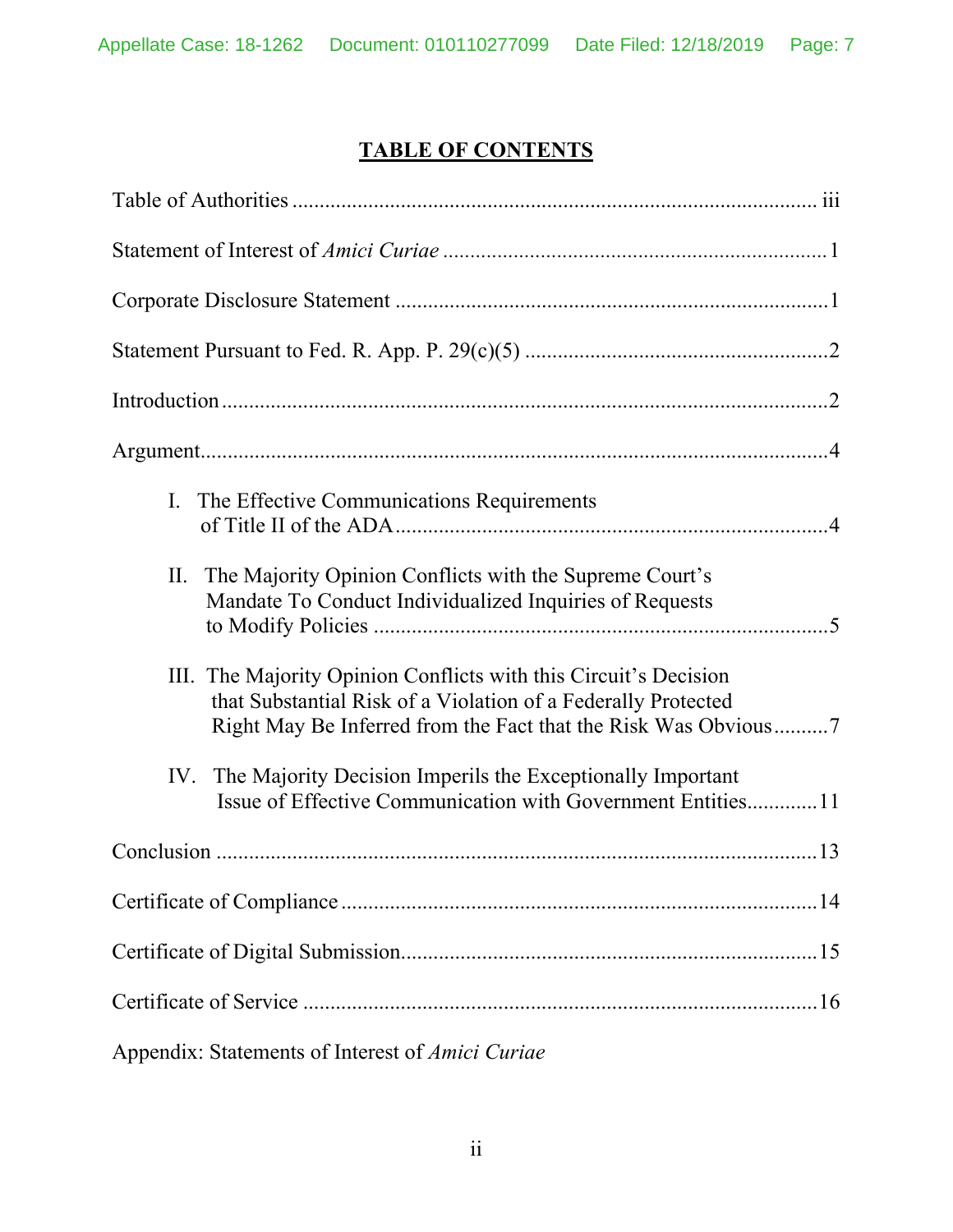# **TABLE OF AUTHORITIES**

# **Cases**

| Cropp v. Larimer Cty., Colorado,<br>No. 18-1262, 2019 WL 5959598, at *8 (10th Cir. Nov. 13, 2019) 1, 8, 11, 12 |
|----------------------------------------------------------------------------------------------------------------|
| Cropp v. Larimer Cty., Colorado,<br>941 F.3d 1237 (10th Cir. 2019) (Lucero, J., concurring in part             |
| Duvall v. County of Kitsap,                                                                                    |
| Farmer v. Brennan,                                                                                             |
| Havens v. Colorado Department of Corrections,                                                                  |
| Marcus v. Kansas Dep't of Revenue,                                                                             |
| PGA Tour, Inc. v. Martin,                                                                                      |
| Robertson v. Las Animas Cty. Sheriff's Dep't,                                                                  |
| Selenke v. Med. Imaging of Colo.,                                                                              |
| Talley v. Time, Inc.,                                                                                          |
| Ulibarri v. City $\&$ Cty. of Denver,                                                                          |
| Updike v. Multnomah Cnty,                                                                                      |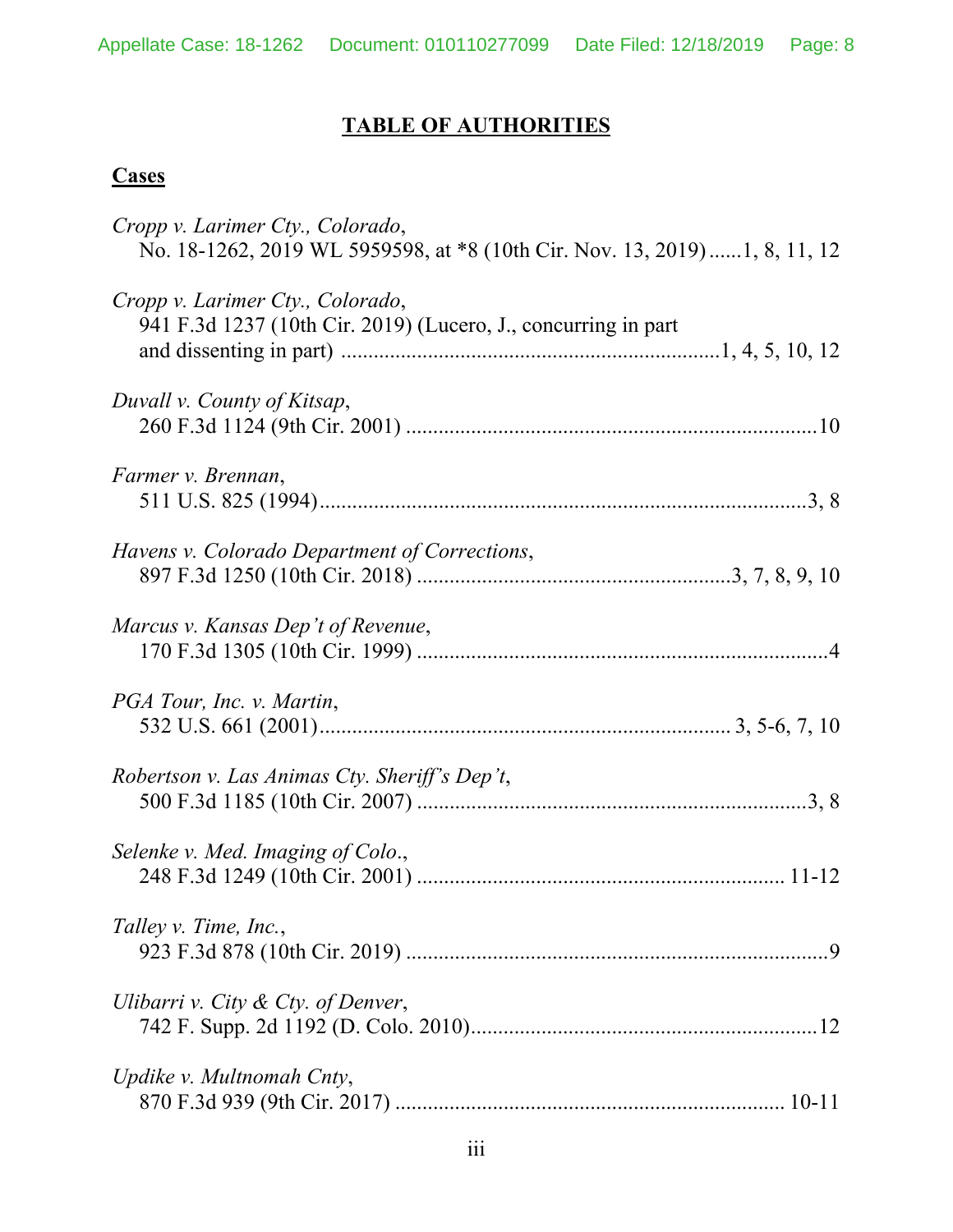| Wright v. New York State Dep't of Corr.,                                                                                                                    |
|-------------------------------------------------------------------------------------------------------------------------------------------------------------|
| <b>Statutes</b>                                                                                                                                             |
| Title I of the Americans with Disabilities Act,                                                                                                             |
| Title II of the Americans with Disabilities Act,                                                                                                            |
| Title III of the Americans with Disabilities Act,                                                                                                           |
|                                                                                                                                                             |
| <b>Regulations</b>                                                                                                                                          |
|                                                                                                                                                             |
|                                                                                                                                                             |
|                                                                                                                                                             |
|                                                                                                                                                             |
| Guidance on ADA Regulation on Nondiscrimination<br>on the Basis of Disability in State and Local Government<br>Services Originally Published July 26, 1991, |
| <b>Federal Rules of Appellate Procedure</b>                                                                                                                 |
|                                                                                                                                                             |
|                                                                                                                                                             |
|                                                                                                                                                             |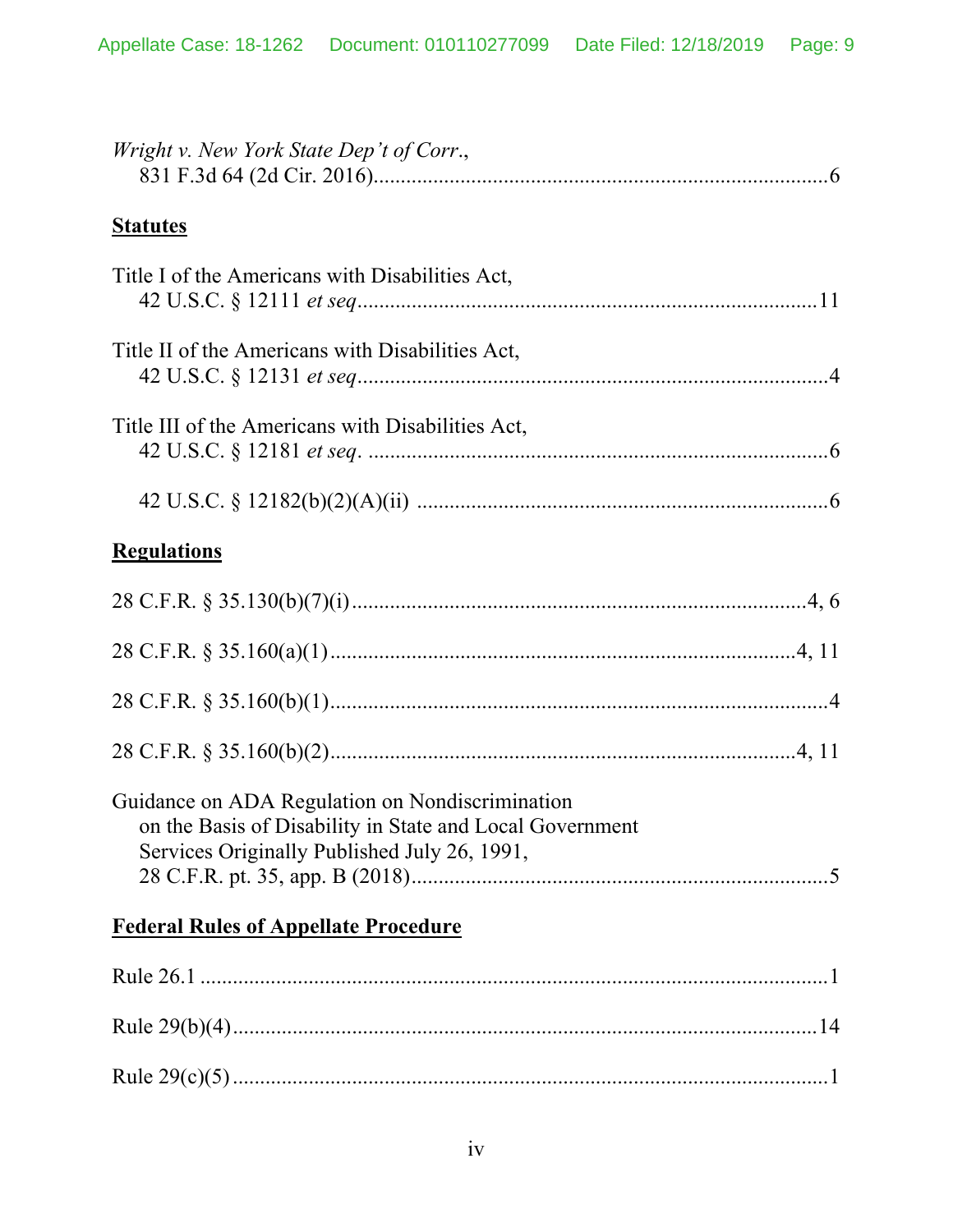# **Miscellaneous**

"Man fatally shot by trooper after chase in N. Charlotte," https://www.wcnc.com/article/news/crime/man-fatally-shot-by-trooper-afterchase-in-n-charlotte/275-301939728 (last visited Dec. 17, 2019) ......................... 12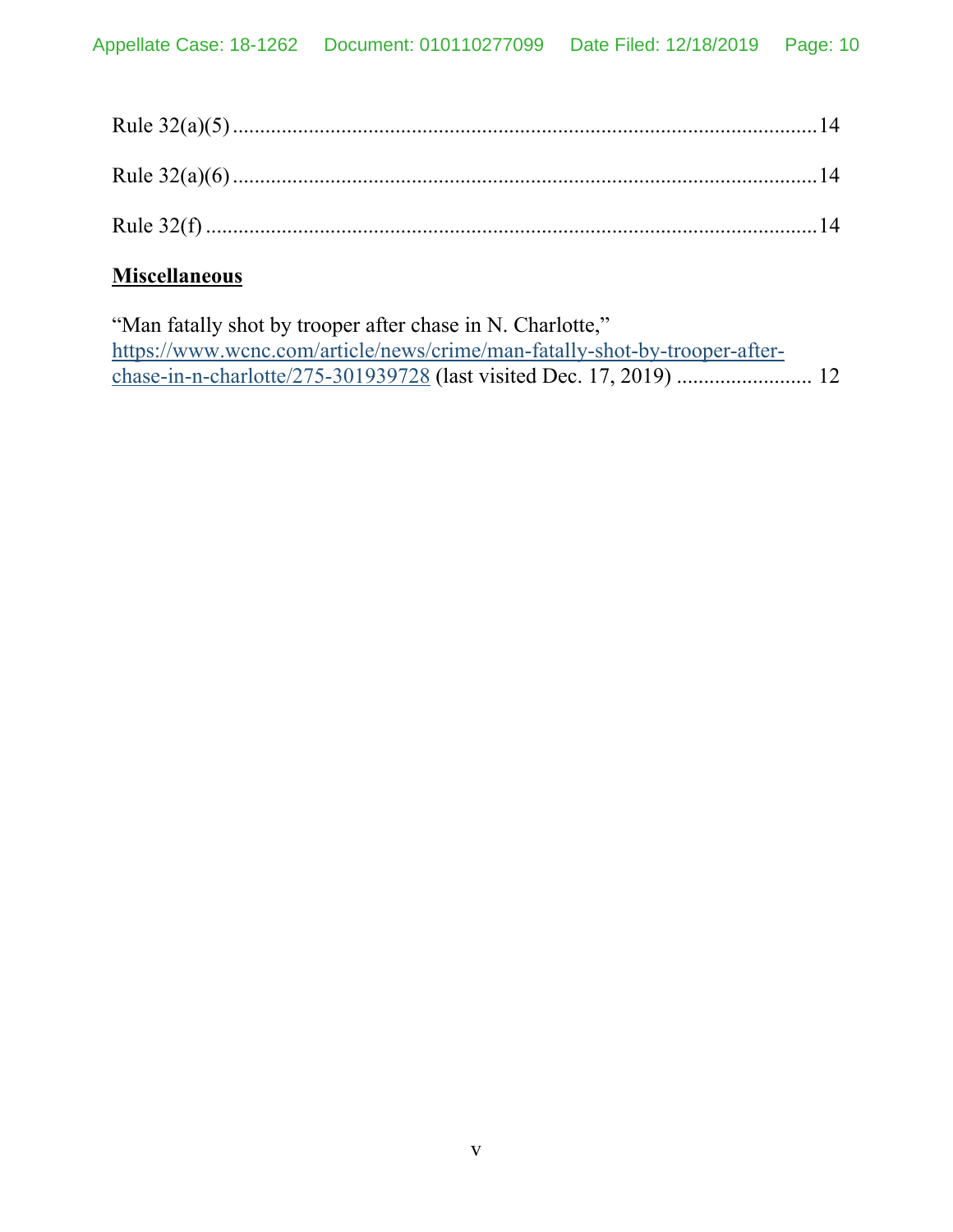#### **STATEMENT OF INTEREST OF** *AMICI CURIAE*

*Amici Curiae* disability rights and civil rights organizations share a commitment to the full participation and independence of individuals with disabilities in society. Many of the *Amici* were founded by, are staffed by, represent, and/or provide services to individuals with communications disabilities: people who are deaf, blind, or nonspeaking, or have intellectual disabilities or mental illness. *Amici* thus have both deep expertise in the interpretation and application of the Americans with Disabilities Act's guarantee of effective communication, and a justifiable concern that the majority's decision<sup>1</sup> here may undermine that guarantee. *Amici* urge that the right to effective communication will be secured only through *en banc* review and adoption of Judge Lucero's wellreasoned dissent.2

Descriptions of individual *Amici Curiae* are set forth in the Appendix.

All parties have consented to the filing of this brief**.**

 $\overline{a}$ 

#### **CORPORATE DISCLOSURE STATEMENT**

Pursuant to Rule 26.1 of the Federal Rules of Appellate Procedure, *Amici*  state that they are private non-profit organizations, that they are not publicly held

<sup>1</sup> *Cropp v. Larimer Cty., Colo.*, No. 18-1262, 2019 WL 5959598, at \*8 (10th Cir. Nov. 13, 2016).

<sup>2</sup> *Cropp v. Larimer Cty., Colo.*, 941 F.3d 1237, 1240 (10th Cir. 2019) (Lucero, J., concurring in part and dissenting in part).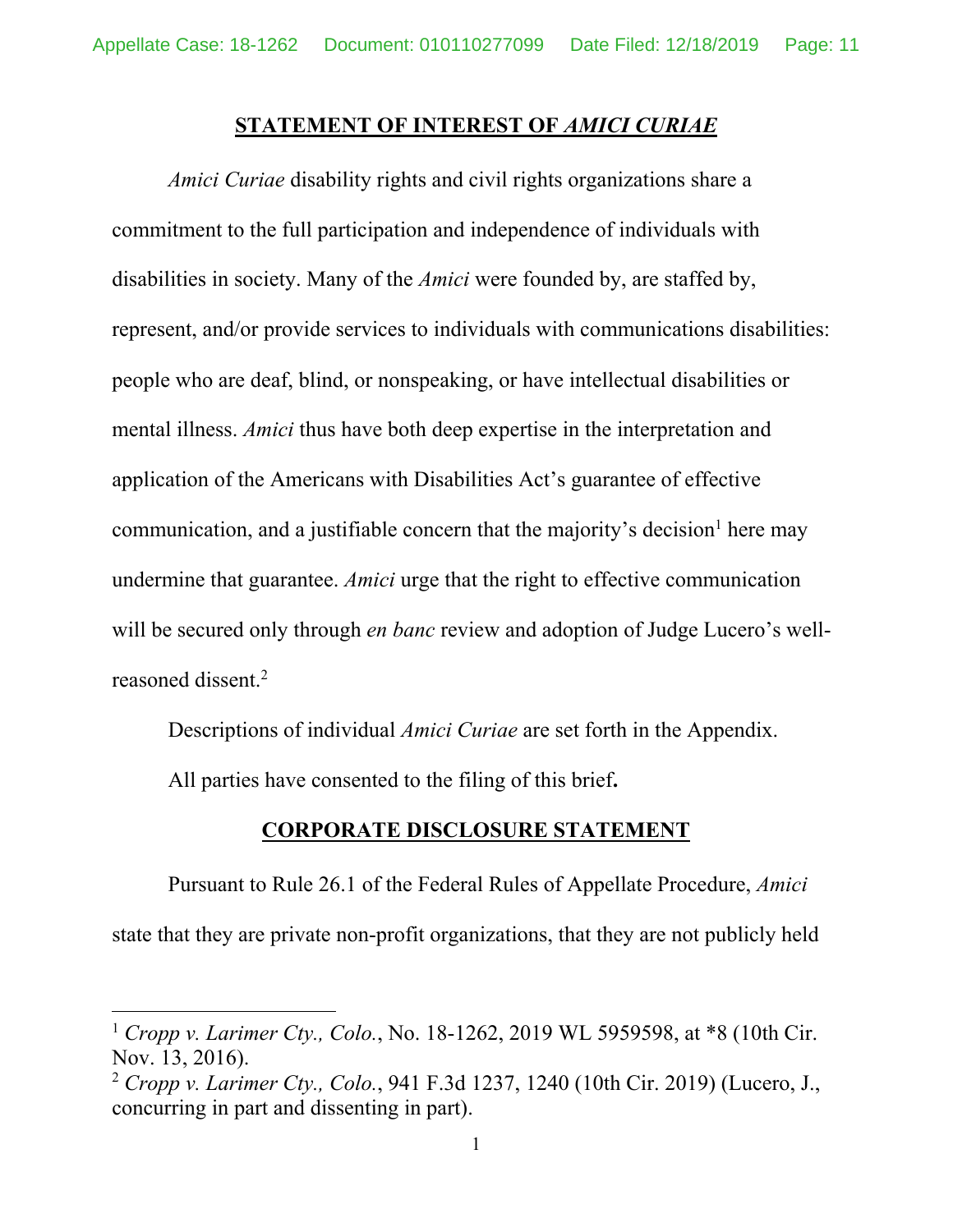corporations or other publicly held entities, and that they have no parent corporations. No publicly held corporation or other publicly held entity owns ten percent (10%) or more of any *Amicus* organization.

#### **STATEMENT PURSUANT TO FED. R. APP. P. 29(c)(5)**

No party, party's counsel, or other person authored this brief in whole or in part or contributed money that was intended to fund preparing or submitting the brief.

#### **INTRODUCTION**

Appellant Stanley Cropp, a retired pharmacist with Alzheimer's, spent a night in the Larimer County Jail because he was unable to understand the paperwork necessary to secure his release, and because Appellee Larimer County ("County") refused to modify its policies to permit effective communication about that paperwork. Throughout that night, Appellant Catherine Cropp, Mr. Cropp's wife of more than 40 years and his primary caregiver, repeatedly explained to the County both that Mr. Cropp would not be able to understand the documents, and that she could ensure that he understood them if she could have a direct, unobstructed meeting with him to explain them. The County knew that Mr. Cropp had Alzheimer's and that that condition impaired his ability to comprehend legal paperwork. Despite this knowledge, the County denied outright the requests for the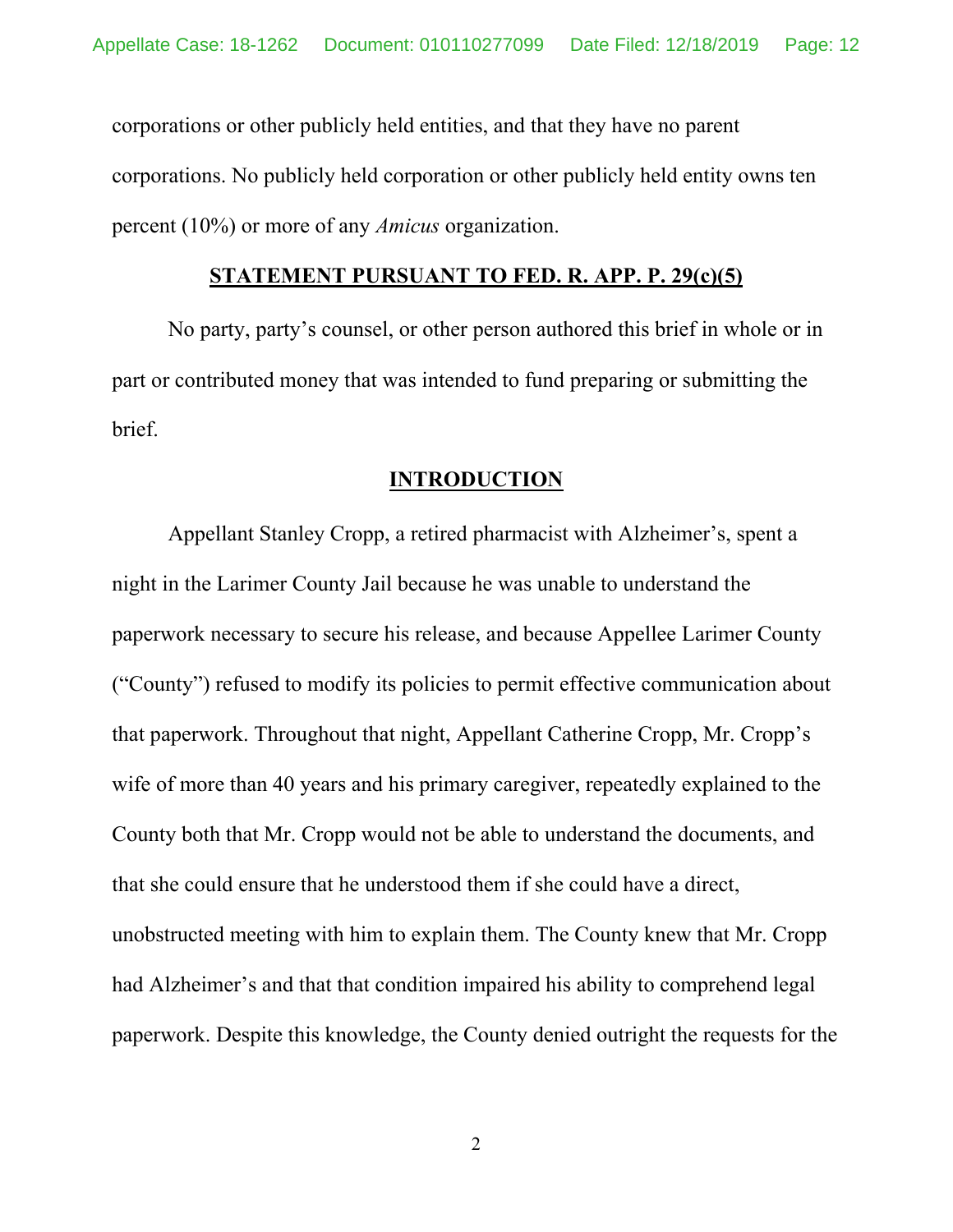accommodation Mr. Cropp needed, without making an individualized inquiry or analysis of his communications needs.

The district court granted the County's motion for summary judgment and a panel of this Court, in a 2-1 decision, affirmed on the grounds that there was no way the County could have known, under the "deliberate indifference" standard, that it was "substantially likely" that denying the Cropps' request would result in a violation of the ADA.

This holding conflicts with the Supreme Court's decision in *PGA Tour, Inc. v. Martin* that consideration of a policy modification requested under the ADA requires an "individualized inquiry."<sup>3</sup>

It also conflicts with this Court's decision in *Havens v. Colorado Department of Corrections* that, in considering the deliberate indifference standard, "[a] factfinder may conclude that [the defendant] knew of a substantial risk [of a violation of the ADA] from the very fact that the risk was 'obvious.'"4

Finally, the majority's holding imperils bedrock principles of effective communication crucial to *Amici*'s founders, staff, and clients: that communication between public entities and disabled individuals be "as effective as" that with

<sup>3</sup> 532 U.S. 661, 688 (2001).

<sup>4</sup> 897 F.3d 1250, 1266–67 (10th Cir. 2018) (quoting *Farmer v. Brennan*, 511 U.S. 825, 842 (1994) and *Robertson v. Las Animas Cty. Sheriff's Dep't*, 500 F.3d 1185, 1197 (10th Cir. 2007)).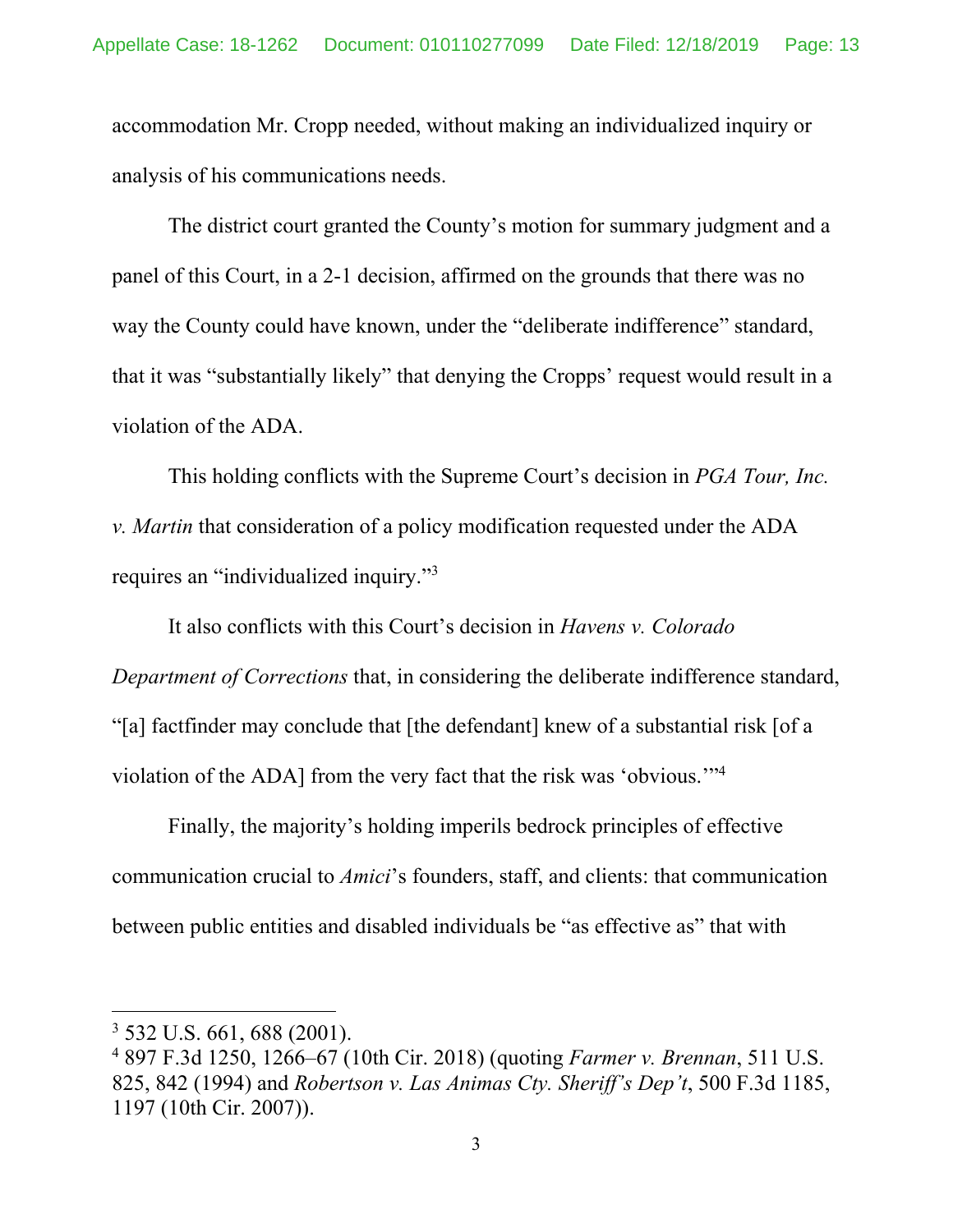others, and that public entities give "primary consideration" to the requests of such individuals.5

#### **ARGUMENT**

#### **I. The Effective Communications Requirements of Title II of the ADA.**

Title II of the ADA prohibits disability discrimination by public entities such as the County.<sup>6</sup> Department of Justice implementing regulations, which have the force of law,<sup>7</sup> require the County to "make reasonable modifications in policies ... when ... necessary to avoid discrimination on the basis of disability."<sup>8</sup> Specifically, the County was required to ensure that communications with Mr. Cropp were "as effective as" communications with nondisabled people, and to "furnish appropriate auxiliary aids and services where necessary to afford [him] ... an equal opportunity to participate in, and enjoy the benefits of its services, programs, and activities.<sup>9</sup>

As Judge Lucero explained, in determining what types of auxiliary aids and services are necessary, "a public facility 'shall give primary consideration to the requests of individuals with disabilities.'"10 This provision required the County to "honor [Mr. Cropp's] choice unless it [could] demonstrate that another effective

 $528$  C.F.R. § 35.160(a)(1), (b)(2).

<sup>&</sup>lt;sup>6</sup> 42 U.S.C. §§ 12131 et seq.

<sup>&</sup>lt;sup>7</sup> Marcus v. Kansas Dep't of Revenue, 170 F.3d 1305, 1306 n.1 (10th Cir. 1999).

 $828$  C.F.R. § 35.130(b)(7)(i).

 $^{9}$  *Id.* §§ 35.160(a)(1), (b)(1).

<sup>10</sup> *Cropp*, 941 F.3d at 1240 (quoting 28 C.F.R. § 35.160(b)(2)).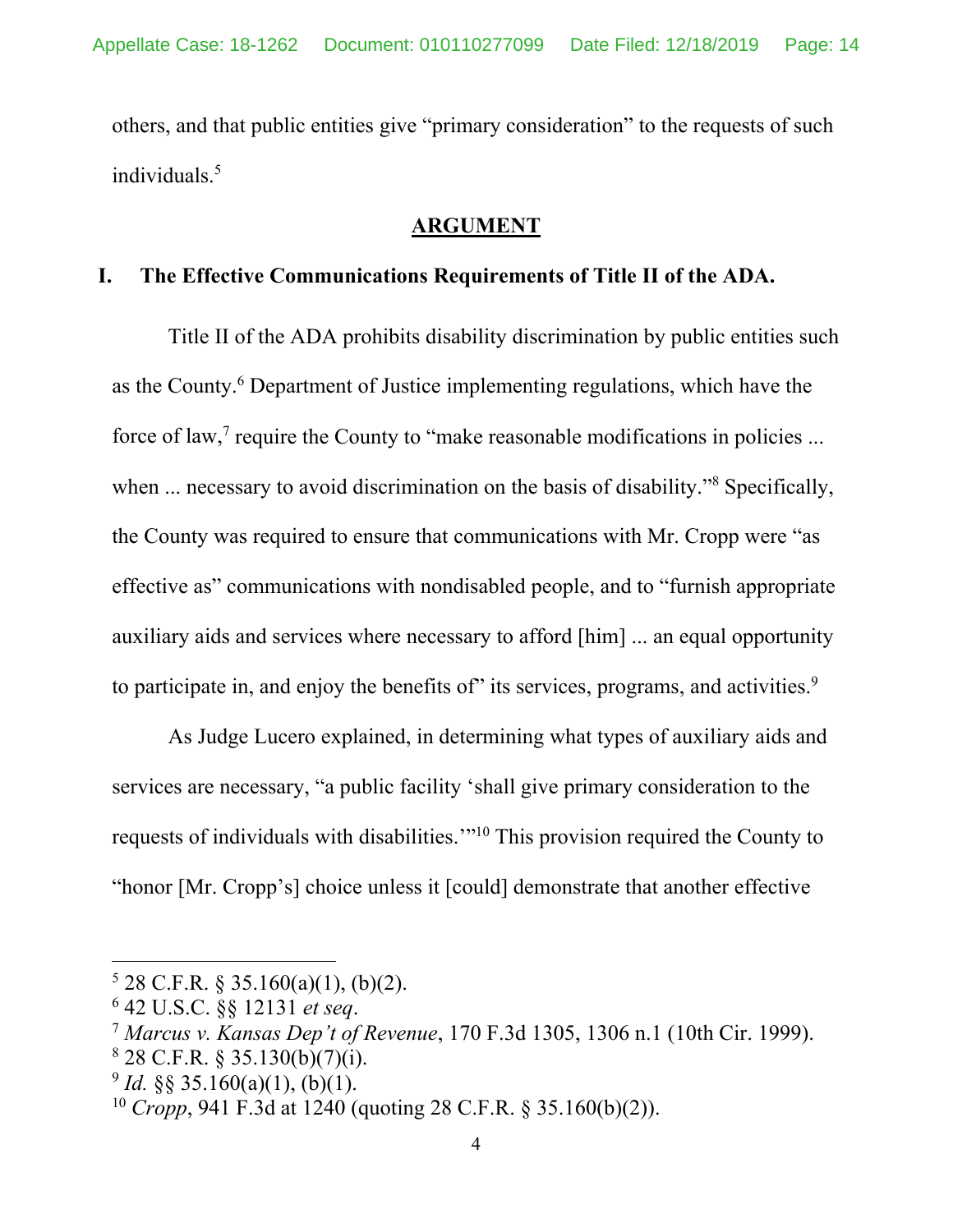means of communication exist[ed] or that use of the means chosen would" have constituted a fundamental alteration or undue burden. $^{11}$ 

## **II. The Majority Opinion Conflicts with the Supreme Court's Mandate To Conduct Individualized Inquiries of Requests to Modify Policies.**

Larimer County policy limits interaction between jail detainees and family members to a non-contact visitation booth, separated by a glass partition and requiring communication through a telephone. During the night that Mr. Cropp spent in jail, the County steadfastly adhered to that policy, refusing to consider the ample, repeated, and specific evidence provided by Mrs. Cropp – based on her experience with her husband's condition and his communication needs – of the necessity for a reasonable modification of that policy to permit unobstructed communication.

This conflicts with the Supreme Court's holding in *Martin* that, to comply with the reasonable modification requirement, "an individualized inquiry must be made to determine whether a specific modification for a particular person's disability" would be reasonable and necessary.12 The Court explained that "Congress intended that [the defendant] … give individualized attention" to

 $11$  "Guidance on ADA Regulation on Nondiscrimination on the Basis of Disability in State and Local Government Services Originally Published July 26, 1991," 28 C.F.R. pt. 35, app. B at 665 (2018), *quoted in Cropp*, 941 F.3d at 1240.  $12$  532 U.S. at 688.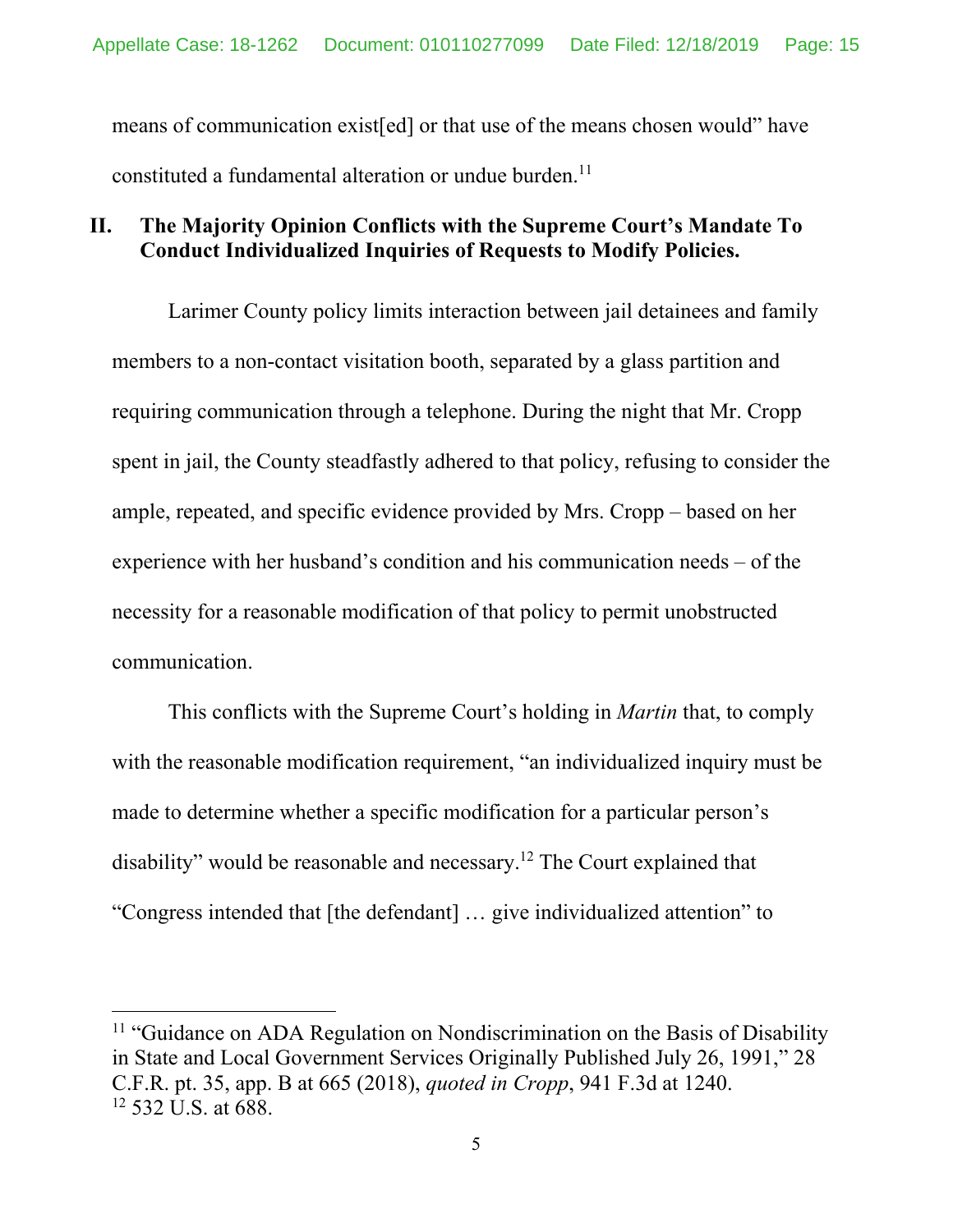requests for modifications, and referred to "the ADA's basic requirement that the need of a disabled person be evaluated on an individual basis."13 Although *Martin* arose under Title III of the ADA, which applies to private businesses,<sup>14</sup> Title II and Title III contain almost identical requirements for reasonable modifications.<sup>15</sup>

In the present case, the individualized-inquiry mandate must be considered in light of the requirement that the County give primary consideration to Mr. Cropp's requests for effective communication, and the fact that the County bore the burden to show the effectiveness of any alternative. The record is clear that neither primary consideration nor individualized inquiry occurred. The deputy on duty the night Mr. Cropp spent in jail testified that she does not "ever make accommodations for disabilities such as Alzheimer's," and has never made an exception to the non-contact visitation policy.<sup>16</sup> When asked, "[y]ou don't give any

<sup>13</sup> *Id.* at 690, 691; *see also, e.g., Wright v. N.Y. State Dep't of Corr*., 831 F.3d 64, 77 (2d Cir. 2016) (quoting *Martin* and holding "Title II … requires that once a disabled prisoner requests a non-frivolous accommodation, the accommodation should not be denied without an individualized inquiry into its reasonableness."). <sup>14</sup> 42 U.S.C. §§ 12181 *et seq*.<br><sup>15</sup> *Compare* 28 C.F.R. § 35.130(b)(7)(i) (requiring "reasonable modifications in

policies, practices, or procedures" where "necessary" to avoid disability discrimination) *with* 42 U.S.C. § 12182(b)(2)(A)(ii) (same); *see also Wright*, 831 F.3d at 77 ("Although *Martin* was decided [under] Title III …, the individualized inquiry requirement is applicable to failure to accommodate actions under Title II … as well.").

<sup>16</sup> Aplt. App. 675, 697.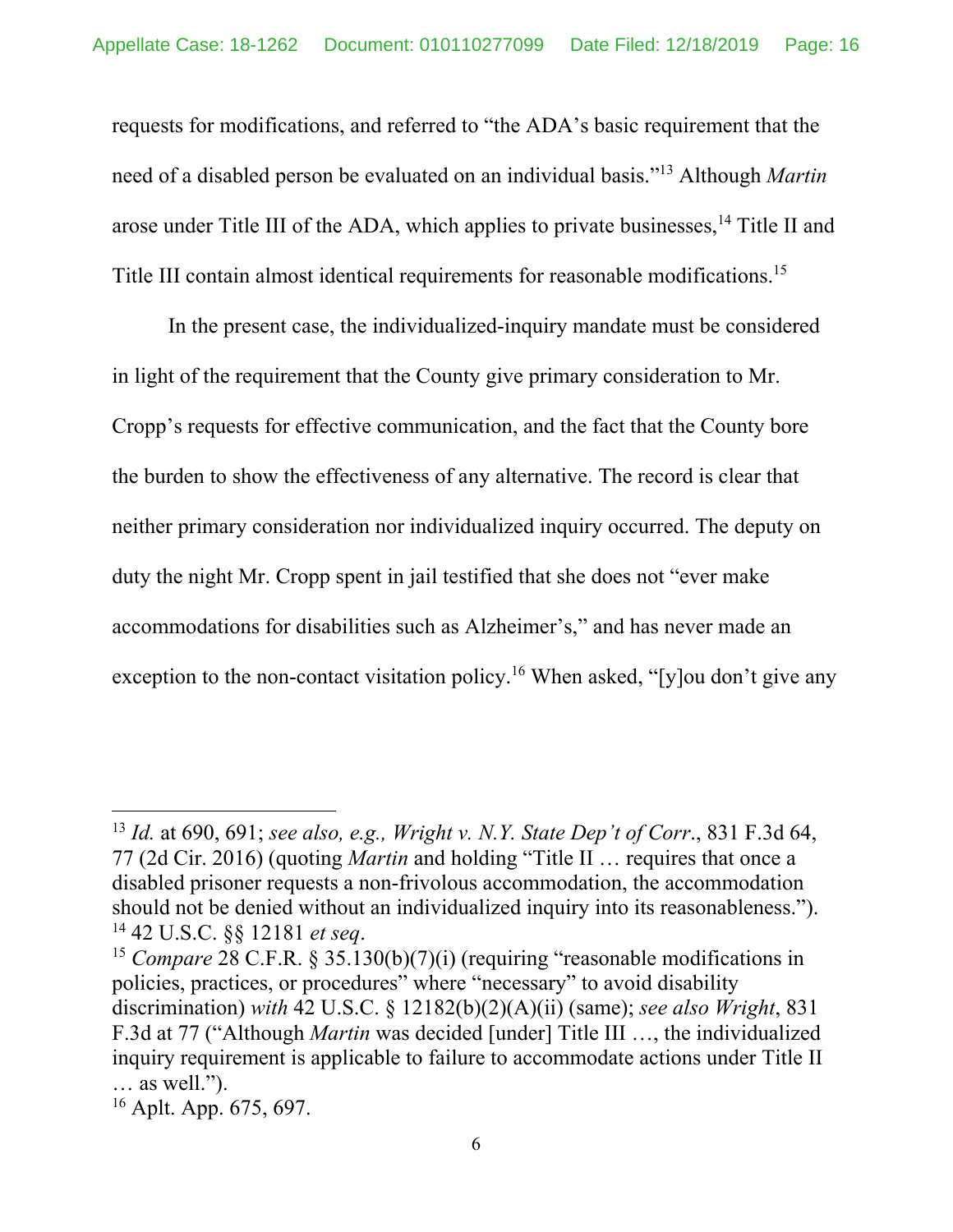accommodations for a disability with respect to having a meeting unobstructed, correct?" she responded, "Correct."17

This demonstrates conclusively  $-$  or at the very least raises a material issue of fact – that the County made no individualized inquiry concerning Mr. Cropp's communications needs. The majority's refusal to insist on such an individualized inquiry is in direct conflict with *Martin*.

## **III. The Majority Opinion Conflicts with this Circuit's Decision that Substantial Risk of a Violation of a Federally Protected Right May Be Inferred from the Fact that the Risk Was Obvious.**

The majority held in the County's favor on the grounds that the Cropps could not show the intentional discrimination necessary to sustain a claim for compensatory damages under Title II.18 "[I]ntentional discrimination can be inferred from a defendant's deliberate indifference to the strong likelihood that pursuit of its questioned policies will likely result in a violation of federally protected rights."19 This standard requires the plaintiff to show (1) that the defendant knew that harm to a federally protected right was substantially likely; and  $(2)$  that the defendant failed to act on that likelihood.<sup>20</sup>

<sup>17</sup> *Id.* 708.

 $18$  *Id.* at  $*6$ .

<sup>19</sup> *Havens*, 897 F.3d at 1264 (internal citations omitted).

<sup>20</sup> *Id.*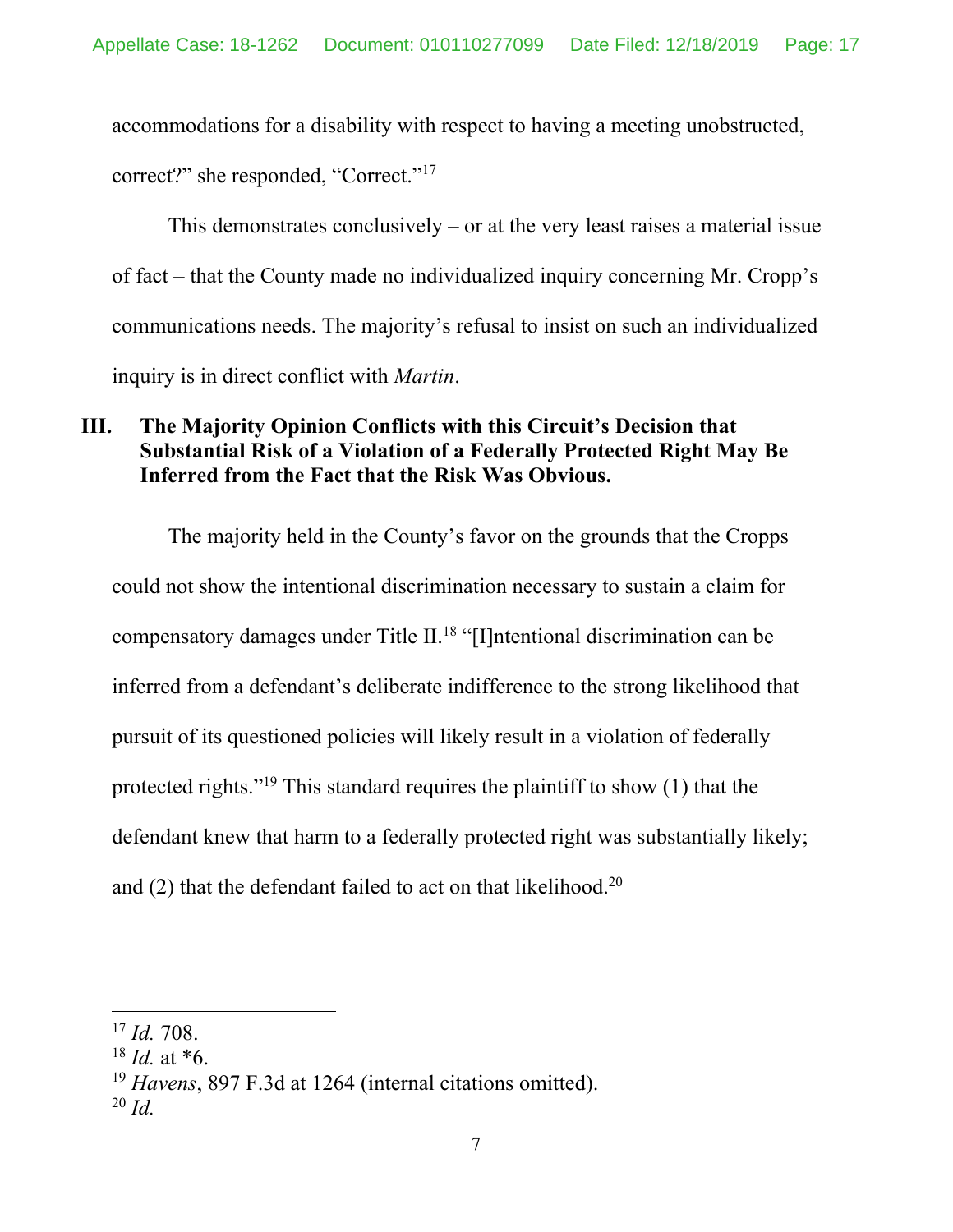Because the County did not dispute the second prong,<sup>21</sup> the majority focused on the first: whether the County knew that harm to Mr. Cropp's rights under the ADA was substantially likely. It held that no jury could find that the County had sufficient knowledge of substantial risk.<sup>22</sup> This is contrary to the standard in this Circuit, set forth in *Havens*, that "[a] factfinder may conclude that a prison official knew of a substantial risk [of harm to federally-protected rights] from the very fact that the risk was 'obvious.'"23 The majority decision did not cite *Havens* much less acknowledge or apply this standard.<sup>24</sup>

In *Robertson*, on which the *Havens* court relied for the substantial risk standard, this Court reversed summary judgment for the defendant sheriff, holding that a jury could find that the plaintiff detainee's need for effective communication was obvious based on his request to contact his attorney even though a phone was available to him in jail.<sup>25</sup> "Although Mr. Robertson never specifically stated that he could not use the phone in the pod to make a phone call, the totality of the circumstances present at least a fact question as to whether it was obvious" that he required an accommodation.26

<sup>21</sup> *See Cropp*, 2019 WL 5959598, at \*8.

 $^{22}$  *Id.* at \*10.

<sup>23</sup> *Havens*, 897 F.3d at 1266-67 (quoting *Farmer*, 511 U.S. at 842 and *Robertson,* 500 F.3d at 1197).

<sup>24</sup> *See generally Cropp*, 2019 WL 5959598.

<sup>&</sup>lt;sup>25</sup> 500 F.3d at 1198.

<sup>26</sup> *Id.*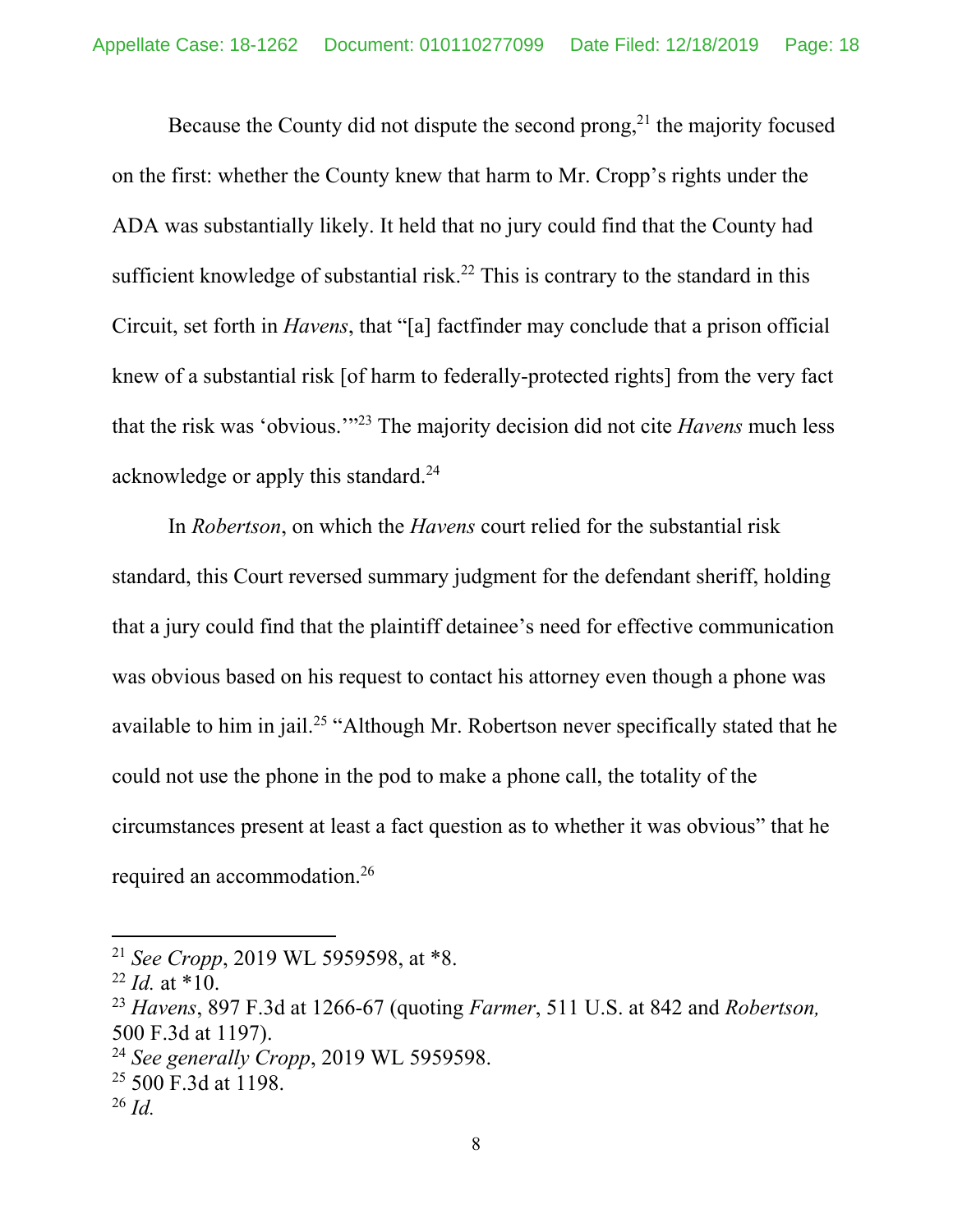Here, no "totality of circumstances" is required to establish that the County was on notice that Mr. Cropp needed the modification: Mrs. Cropp requested it repeatedly throughout the night Mr. Cropp spent in jail, and Mr. Cropp made clear that he did not understand the papers he was expected to sign and wanted to talk with his wife. Indeed, the deputy in charge the night Mr. Cropp spent in jail testified that she knew that Mrs. Cropp wanted unobstructed visitation and yet denied that request.27

Q [Mrs. Cropp] told you she wanted to [meet directly with Mr. Cropp] because he has Alzheimer's and he [m]ight not understand the papers that he's been given, correct?

A Yes.

Q So you understood that was the reason she wanted to do it when you denied her request?

A Yes. $28$ 

The majority's holding – in the face of this explicit evidence that the County knew of the risk to Mr. Cropp's rights – that there was no way it could have known conflicts with *Havens*, not to mention the requirement that, on summary judgment, the court "view the evidence and draw reasonable inferences therefrom in the light most favorable to the nonmoving party."29 Indeed, as Judge Lucero observed,

<sup>27</sup> Aplt. App. 708-09.

<sup>28</sup> *Id.* 709.

<sup>29</sup> *Talley v. Time, Inc*., 923 F.3d 878, 893 (10th Cir. 2019).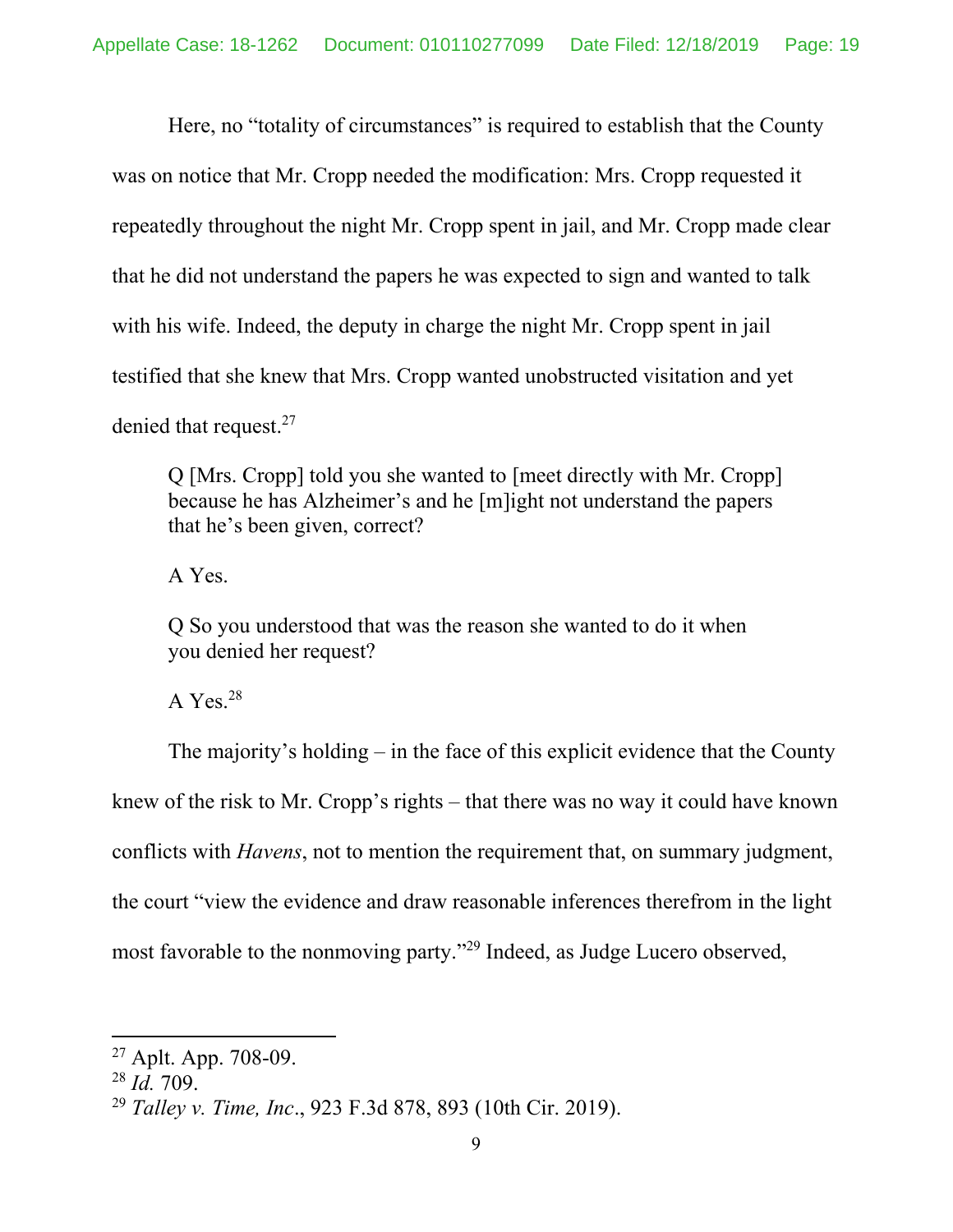based on the information the County had, "harm to Mr. Cropp's ADA ... rights without accommodation was not just 'substantially likely,' it was virtually certain."30

In harmony with *Martin*'s requirement of individualized inquiry, other circuits have held that the first prong of the deliberate indifference standard – knowledge of substantial risk – requires investigation. For example, in *Duvall v. County of Kitsap* – on which this Circuit has relied as the source for the deliberate indifference standard<sup>31</sup> – the Ninth Circuit held that a public entity, upon receiving a request for accommodation, "is required to undertake a fact-specific investigation. ... [and] consider the particular individual's need when conducting its investigation into what accommodations are reasonable."32 That circuit has more recently held that "[a] denial of a request [for accommodation] without investigation is sufficient to survive summary judgment on the question of deliberate indifference,"<sup>33</sup> and specifically – in light of Title II's "primary consideration" requirement – that "a reasonable jury could find that the County was deliberately indifferent and violated Title II … when it did not conduct an

<sup>30</sup> *Cropp*, 941 F.3d at 1243.

<sup>31</sup> *See, e.g., Havens*, 897 F.3d at 1264 and cases cited therein.

<sup>32 260</sup> F.3d 1124, 1139 (9th Cir. 2001).

<sup>33</sup> *Updike v. Multnomah Cty*, 870 F.3d 939, 954 (9th Cir. 2017).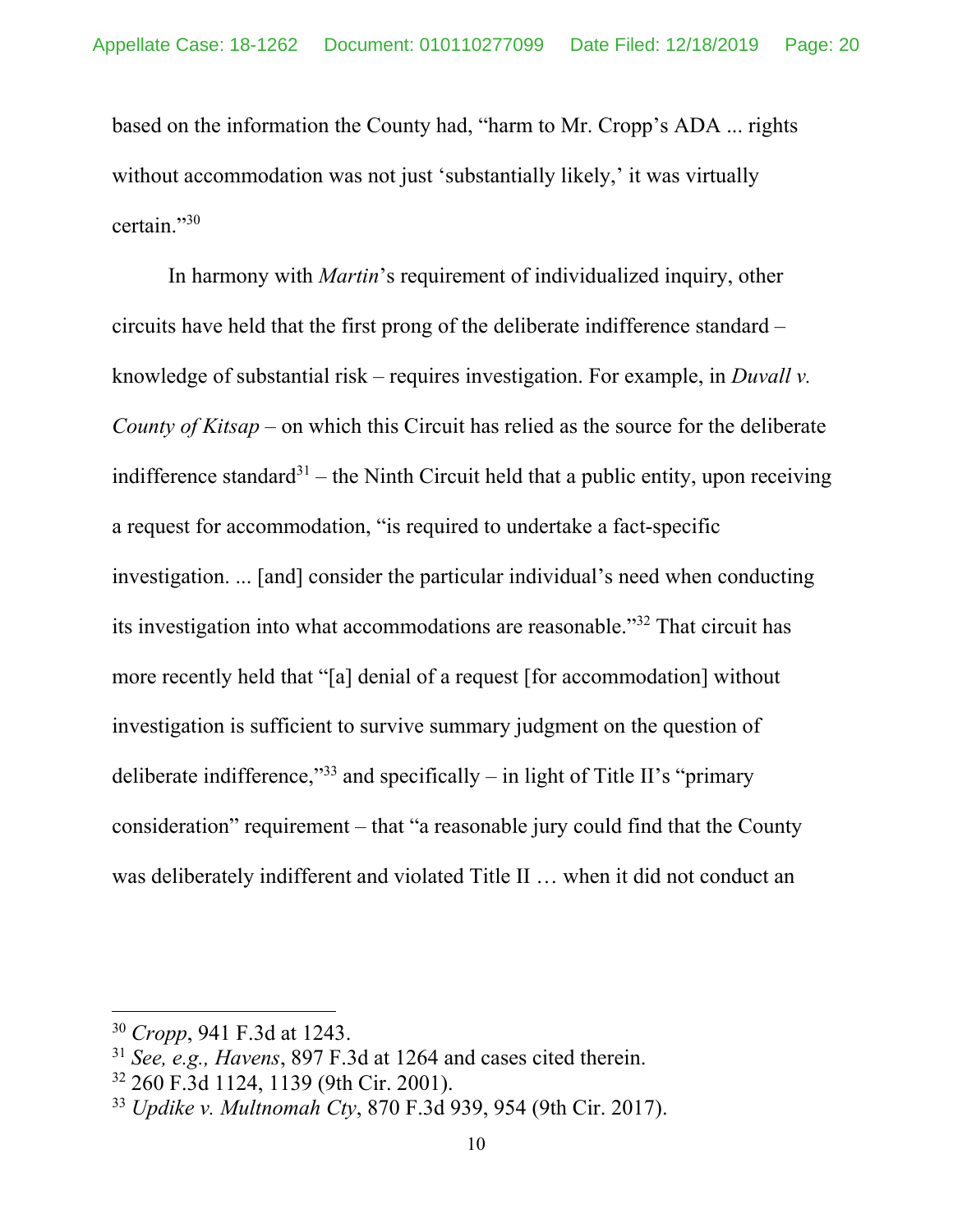informed assessment of [the plaintiff's] accommodation needs [and] when it did not give primary deference to [his] requests."34

## **IV. The Majority Decision Raises Exceptionally Important Issues of Effective Communication with Government Entities.**

*Amici* include organizations of and for people who are deaf, blind and/or nonspeaking, and people with a wide range of other communications disabilities. The majority's decision undermines the requirements of Title II in two ways that threaten communications access for the staff, clients, and constituents of these organizations. First, Title II requires that public entities provide communication with disabled people that is "as effective as" communication with nondisabled people.35 In contrast, the majority would require disabled people to show that communication offered by a public entity was "wholly ineffective."36

Second, Title II requires that governmental entities give "primary consideration" to the requests of disabled people in determining the appropriate method of communication with them.37 In contrast, the majority's decision improperly applied the standard under Title I of the ADA – applicable to employers and lacking the "primary consideration" requirement<sup>38</sup> – that "requires"

<sup>34</sup> *Id.* at 958.

<sup>35 28</sup> C.F.R. § 35.160(a)(1).

<sup>36</sup> *Cropp*, 2019 WL 5959598, at \*10.

 $37$  28 C.F.R. § 35.160(b)(2).

<sup>38</sup> *See generally* 42 U.S.C. §§ 12111 - 12117 and implementing regulations.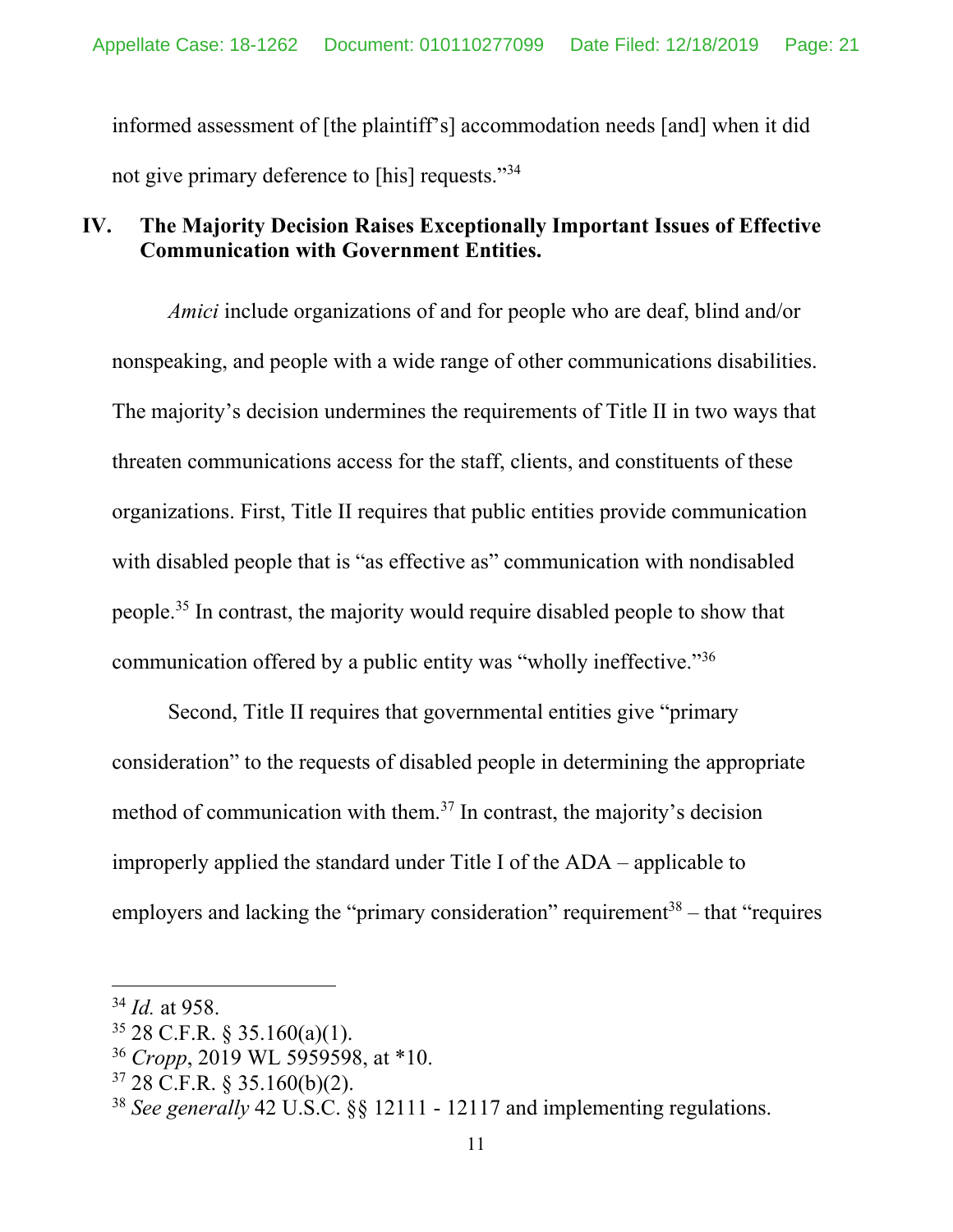an employer to provide a 'reasonable accommodation, not the accommodation [the disabled individual] would prefer."<sup>39</sup> This contradicts the plain language of the Title II regulations. The application of the wrong statutory standard provides independent grounds for *en banc* review.

These two holdings significantly imperil communications between public entities and people who are deaf, blind, nonspeaking, have a cognitive disability such as Alzheimer's, or have any other communications disability. Lack of effective communication, in turn, can lead to far more dire consequences, for example – in the present case – a cold, terrifying, utterly avoidable night in jail; in others, jail suicide following a month without access to sign language interpreters,40 or death at the hands of the police based on inability to communicate following a traffic stop.<sup>41</sup> As Judge Lucero noted, " $[$ f $]$ orcing inmates with disabilities to use existing services, when their disabilities make 'meaningful access' to those services impossible, is exactly the type of discrimination that the ADA ... [is] designed to prevent."<sup>42</sup>

<sup>39</sup> *Cropp*, 2019 WL 5959598, at \*5 (quoting *Selenke v. Med. Imaging of Colo*., 248 F.3d 1249, 1263 (10th Cir. 2001)).

<sup>40</sup> *Ulibarri v. City & Cty. of Denver*, 742 F. Supp. 2d 1192, 1198-1202 (D. Colo. 2010).

<sup>&</sup>lt;sup>41</sup> "Man fatally shot by trooper after chase in N. Charlotte," https://www.wcnc.com/article/news/crime/man-fatally-shot-by-trooper-afterchase-in-n-charlotte/275-301939728 (last visited Dec. 17, 2019).

<sup>42</sup> *Cropp*, 941 F.3d at 1242.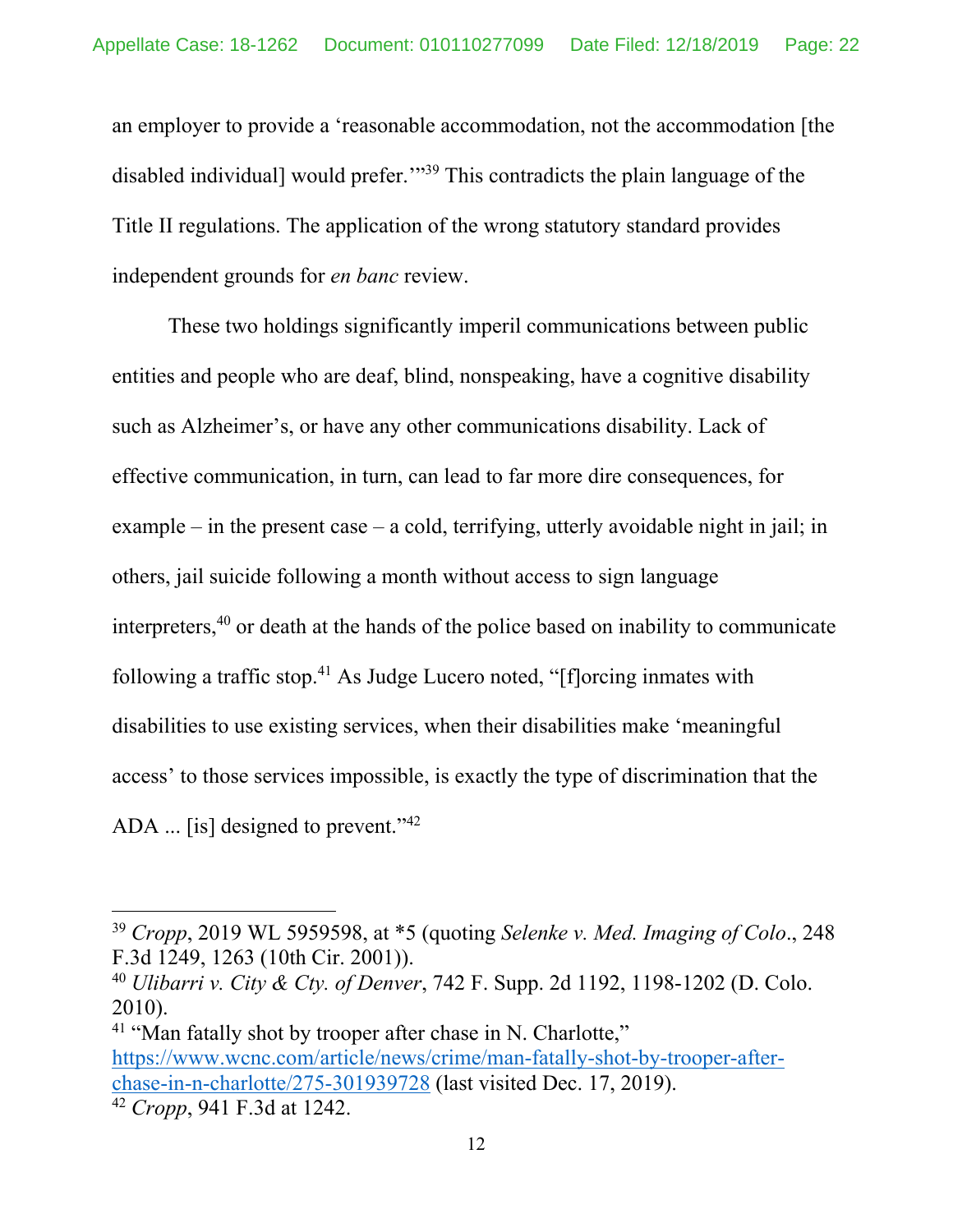# **CONCLUSION**

For the reasons set forth above and in Appellants' Petition for Rehearing *En* 

*Banc*, *Amici* respectfully request that this Court review the majority decision *en* 

*banc*, reverse, and remand for trial on the merits.

CIVIL RIGHTS EDUCATION AND ENFORCEMENT CENTER

/s/ Amy F. Robertson Amy F. Robertson 1245 E. Colfax Ave. Suite 400 Denver, CO 80218 303.757.7901 arobertson@creeclaw.org

*Counsel for Amici Curiae*

DATED: December 18, 2019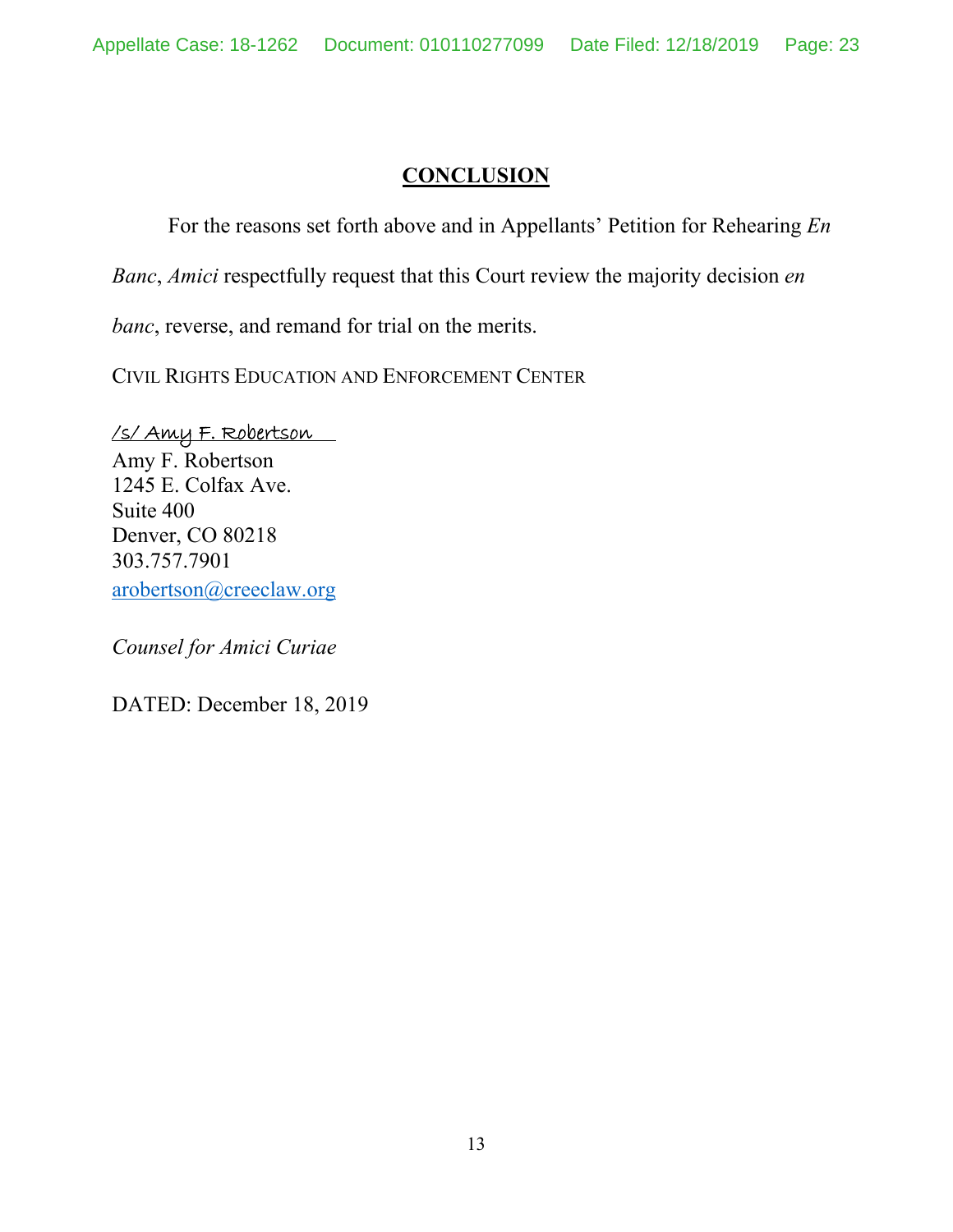# **Certificate of Compliance**

This brief complies with the type-volume limitation of Fed. R. App. P. 29(b)(4) because it contains 2,568 words, excluding the parts of the brief exempted by Fed. R. App. P. 32(f) and Local Rule 32.

This brief complies with the typeface requirements of Fed. R. App. P.  $32(a)(5)$  and the type style requirements of Fed. R. App. P.  $32(a)(6)$  because this brief has been prepared in a proportionally spaced typeface using Microsoft Word for Office 365 in 14-point Times New Roman.

Dated: December 18, 2019

/s/ Amy F. Robertson Amy F. Robertson

*Counsel for Amici Curiae*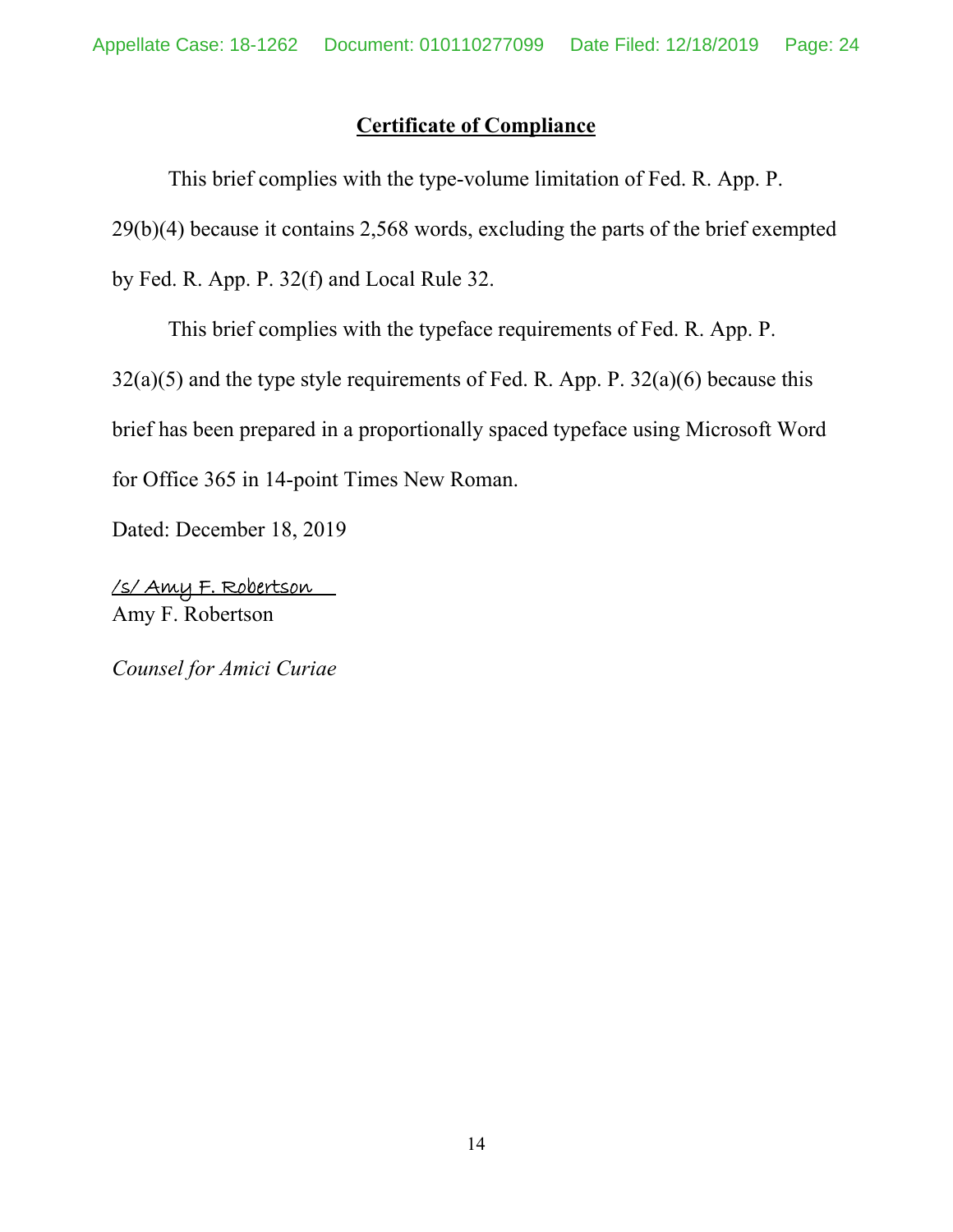# **Certificate of Digital Submission**

I hereby certify that with respect to the foregoing:

(1) all required privacy redactions have been made;

(2) if required to file additional hard copies, that the ECF submission is an exact copy of those documents;

(3) This digital submission has been scanned for viruses with the most recent version of a commercial virus scanning program, Bitdefender, updated December 17, 2019, and according to the program is free of viruses.

/s/ Amy F. Robertson Amy F. Robertson

*Counsel for Amici Curiae*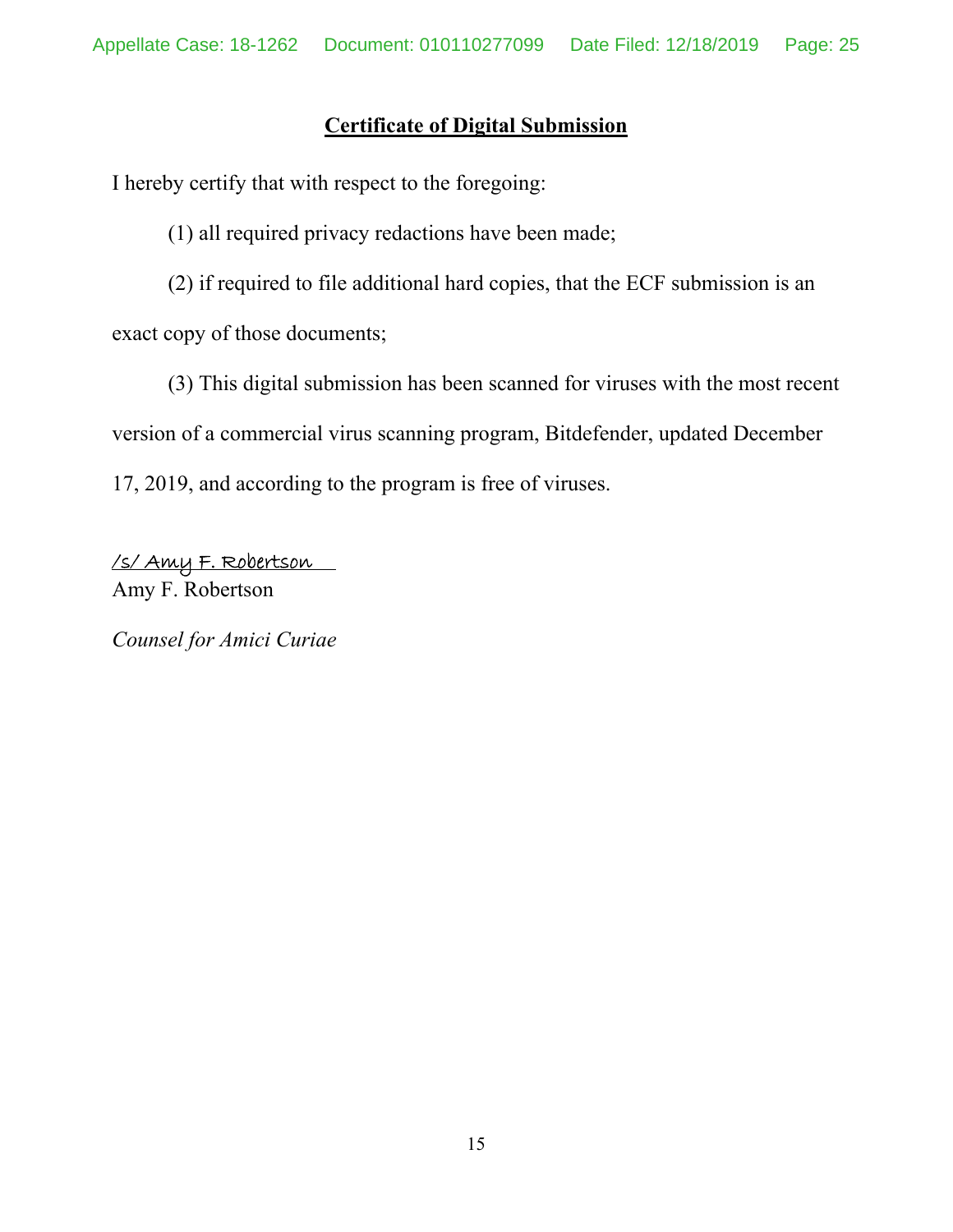# **Certificate of Service**

 I hereby certify that on December 18, 2019, I electronically filed the foregoing **UNOPPOSED MOTION FOR LEAVE TO FILE BRIEF OF AMICI CURIAE IN SUPPORT OF PLAINTIFFS-APPELLANTS' PETITION FOR REHEARING** *EN BANC* and **BRIEF OF AMICI CURIAE IN SUPPORT OF PETITION FOR REHEARING** *EN BANC* with the Clerk of the Court, which will send notification of such filing to the following, and placed one copy each of the motion and the brief in first-class mail, postage prepaid, to:

Darold W. Killmer Michael Fairhurst Killmer, Lane & Newman, LLP 1543 Champa Street, Suite 400 Denver, CO 80202 (303) 571-1000 dkillmer@kln-law.com mfairhurst@kln-law.com

*Counsel for Plaintiffs-Appellants* 

Jeannine S. Haag Larimer County Attorney P.O. Box 1606 Fort Collins, CO 80522 (970) 498-7430 (970) 498-7430 (fax)  $haagis@co.larimer.co.us$ 

Michael T. Lowe David M. Goddard Bruno, Colin & Lowe, P.C. 1999 Broadway, Suite 4300 Denver, CO 80202 (303) 831-1099 mlowe@brunolawyers.com dgoddard@brunolawyers.com

*Counsel for Defendant-Appellee Larimer County* 

 *s/ Safietou Marième Diop*  Safietou Marième Diop Paralegal Civil Rights Education and Enforcement Center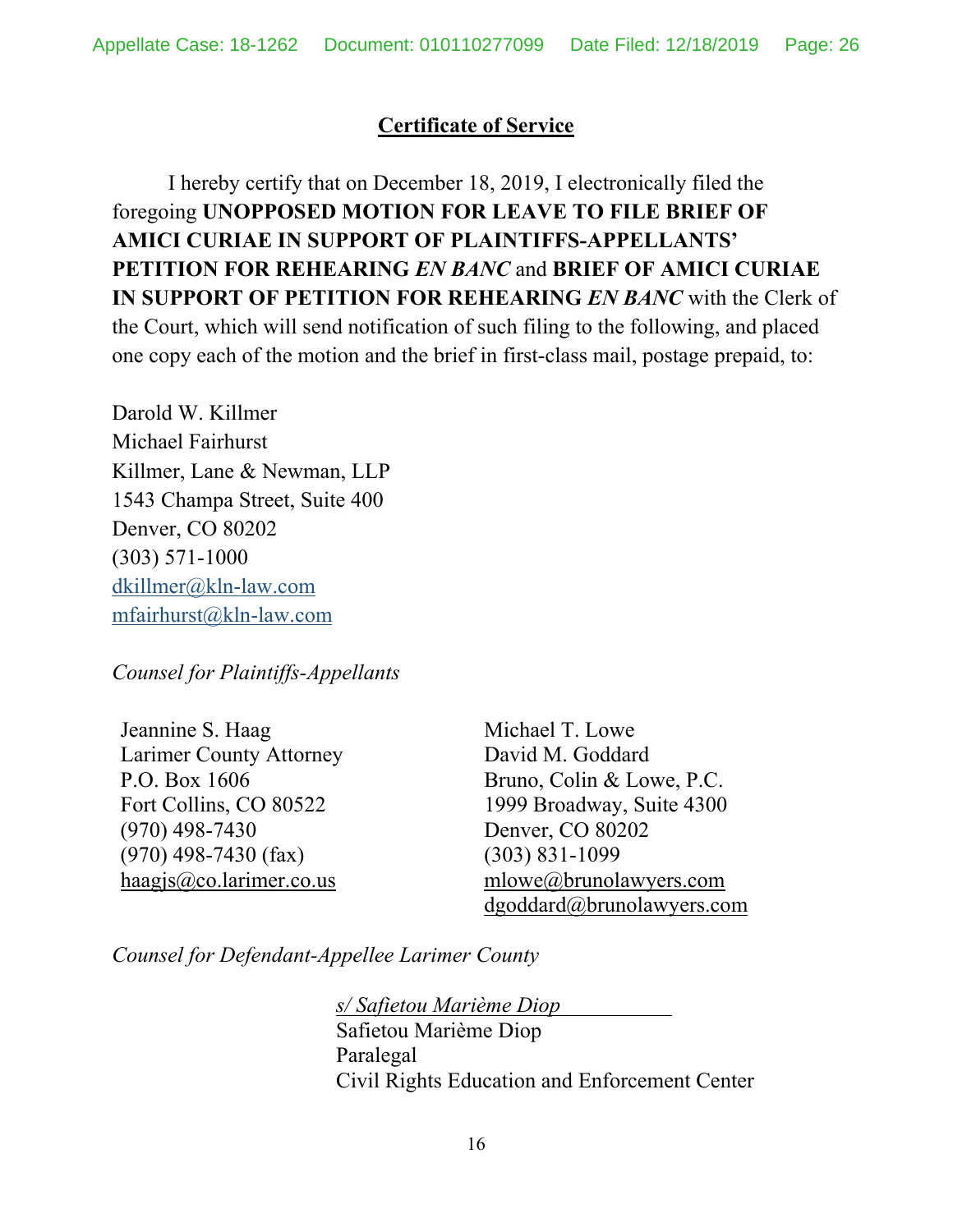# **Appendix: Statements of Interest of** *Amici Curiae* **The Civil Rights Education and Enforcement Center ("CREEC")** is a

national nonprofit membership organization whose mission is to defend human and civil rights secured by law, including laws prohibiting discrimination on the basis of disability. CREEC's efforts to defend human and civil rights extend to all walks of life, including ensuring that people with disabilities have access to all programs, services, and benefits of public entities, especially programs as fundamental as those that support parenting and families, and the accommodations necessary to sustain them. CREEC lawyers have extensive experience in the enforcement of Title II of the Americans with Disabilities Act ("ADA") and believe the arguments in this brief are essential to realize the full promise of that statute.

**The Arc of Denver, Inc., d/b/a AdvocacyDenver ("AdvocacyDenver")**, is a  $\S$  501(c)(3), private, not-for-profit membership association dedicated to advocating with and empowering people with intellectual and developmental disabilities ("I/DD") and their families to participate fully in community life. The organization was founded by a group of parents in 1954 as part of a national deinstitutionalization movement to support people with I/DD to live in their communities. The organization promotes social justice for people with I/DD and their families through the voluntary actions of committed citizens. Current issues addressed by the organization include community participation, family support,

1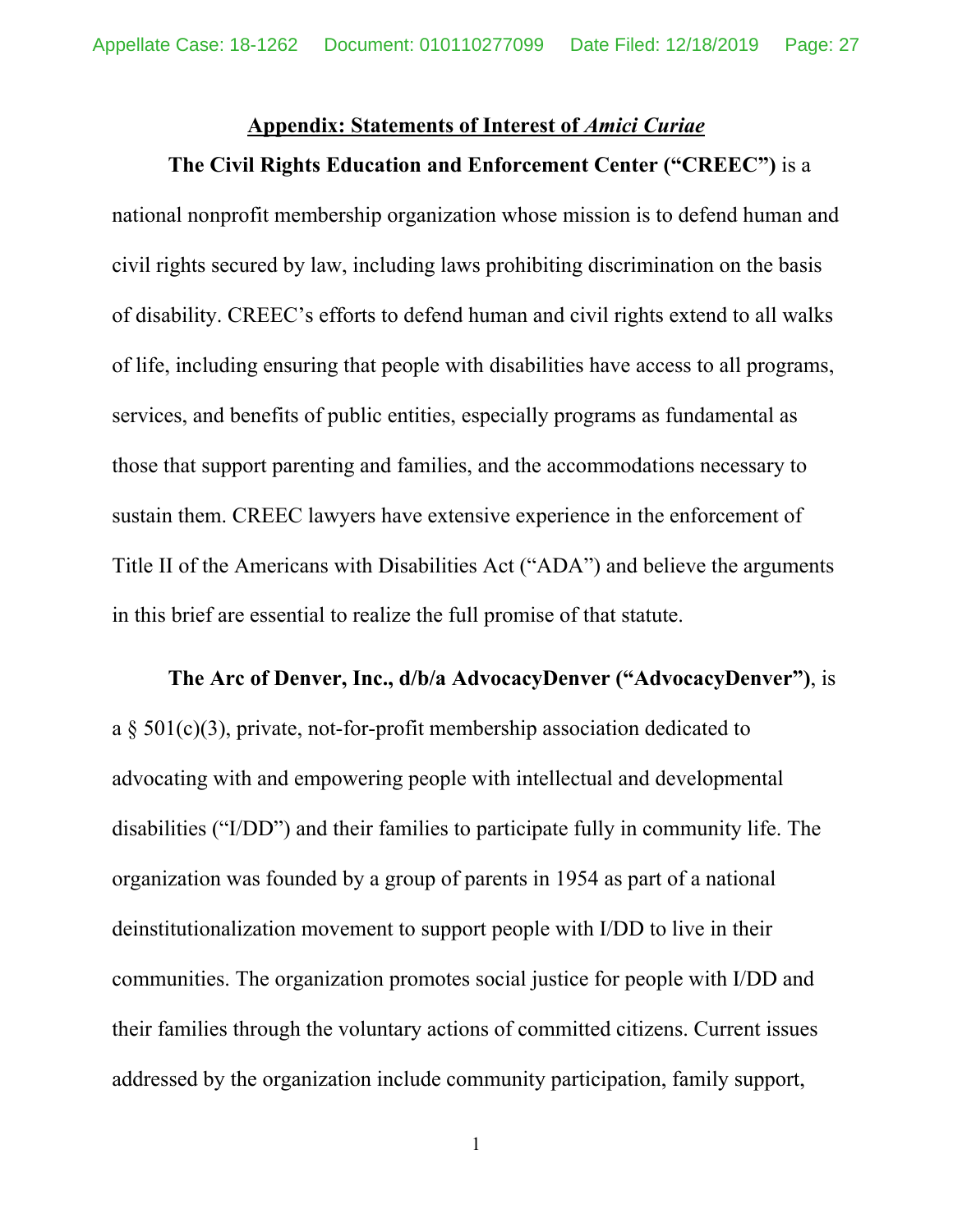and inclusion in both schools and communities. Advocates for AdvocacyDenver perform work on behalf of their clients with I/DD on matters involving their clients' encounters with the criminal and juvenile justice systems in Colorado. On September 15, 2009, the Arc of Denver changed its name to AdvocacyDenver.

#### **The American Civil Liberties Union ("ACLU")** is a nationwide,

nonprofit, nonpartisan organization dedicated to the principles of liberty and equality embodied in the Constitution and our nation's civil rights laws. With more than three million members, activists, and supporters, the ACLU fights in all 50 states, Puerto Rico, and Washington D.C. for the principle that every individual's rights must be protected equally under the law. The ACLU's Disability Rights Program envisions a society in which discrimination against people with disabilities no longer exists, and a society in which people with disabilities are no longer segregated into and warehoused in institutions such as nursing homes, jails, and prisons.

**The ACLU of Colorado** works to protect and defend the civil and constitutional rights of individuals in jails and under other forms of state supervision across the state of Colorado. As such, the ACLU of Colorado and its members have a strong interest in ensuring the protection of the rights of individuals with disabilities who are incarcerated in Colorado.

2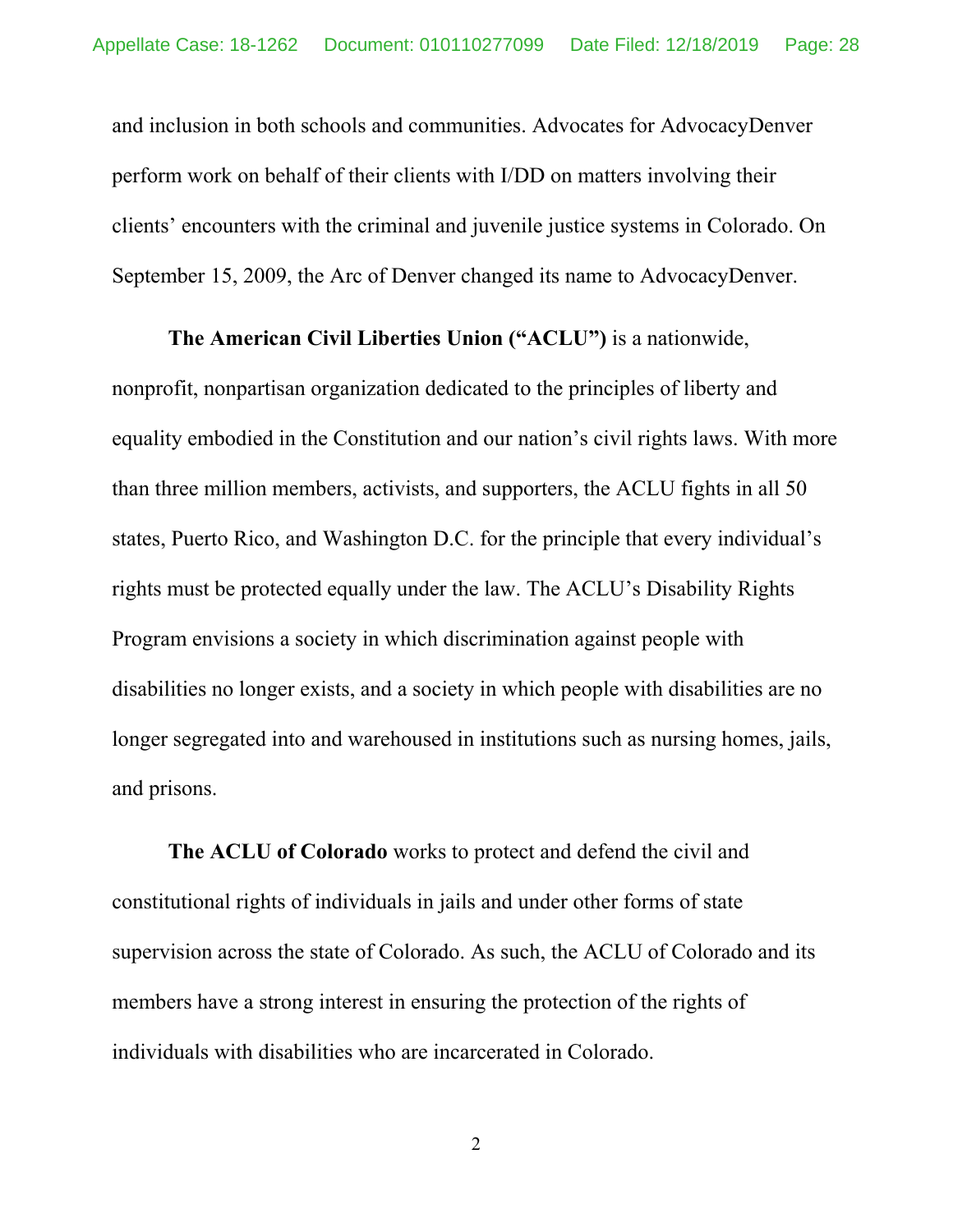**The Arc of the United States ("The Arc")** is the largest national community-based organization advocating for and serving persons with I/DD and their families. Founded in 1950, The Arc has over 650 state and local chapters. The Arc seeks to promote and protect the civil and human rights of people with I/DD and to actively support their full inclusion and participation in the community.

**The Autistic Self Advocacy Network ("ASAN")** is a national, private, nonprofit organization, run by and for autistic individuals. ASAN provides public education and promotes public policies that benefit autistic individuals and others with developmental or other disabilities. ASAN's advocacy activities include combating stigma, discrimination, and violence against autistic people and others with disabilities; promoting access to health care and long-term supports in integrated community settings; and educating the public about the access needs of autistic people. ASAN takes a strong interest in cases that affect the rights of autistic individuals and others with disabilities to participate fully in community life and enjoy the same rights as others without disabilities.

**Brooklyn Law School's Disability and Civil Rights Clinic ("Disability and Civil Rights Clinic")** represents low-income New Yorkers with I/DD and their families in a variety of civil legal matters, including public benefits, special education, parental rights, alternatives to guardianship, and discrimination in access to programs and services, through direct legal services, public policy reform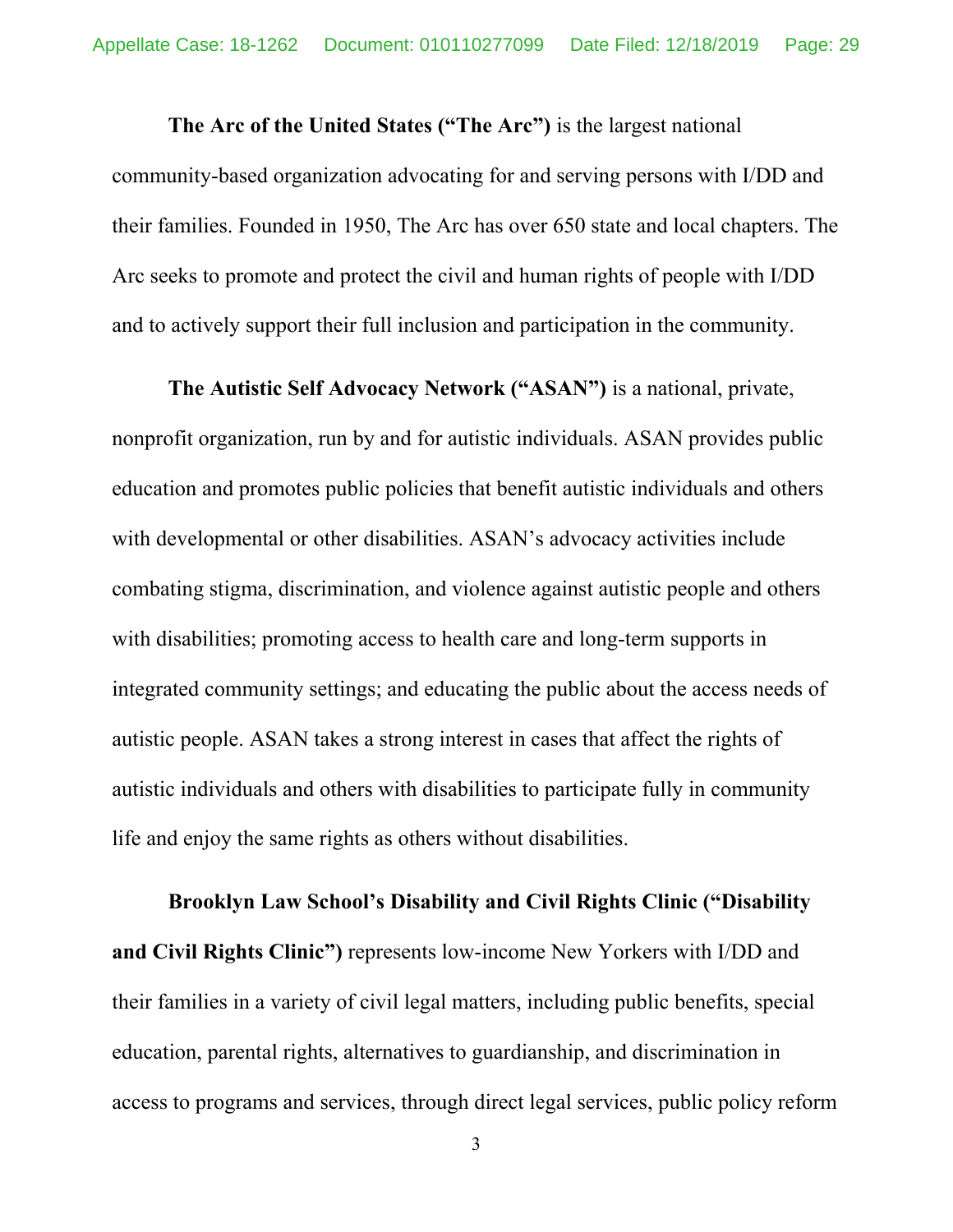and community education. As part of this mission, the Disability and Civil Rights Clinic advocates for adults with I/DD in correctional facilities to ensure that their rights, including the right to effective communication under the ADA, are protected and enforced.

**The Center for Public Representation ("CPR")** is a public interest law firm that has assisted people with disabilities for more than 40 years. CPR uses legal strategies, systemic reform initiatives, and policy advocacy to enforce civil rights, expand opportunities for inclusion and full community participation, and empower people with disabilities to exercise choice in all aspects of their lives. CPR is both a statewide and a national legal backup center that provides assistance and support to public and private attorneys representing people with disabilities in Massachusetts and to the federally funded protection and advocacy programs in each of the States. CPR has litigated systemic cases on behalf of persons with disabilities in more than 20 states and submitted *amicus* briefs to the United States Supreme Court and many courts of appeals in order to enforce the constitutional and statutory rights of persons with disabilities, including the right to be free from discrimination under the ADA.

**The Colorado Cross-Disability Coalition ("CCDC")** is a Section 501(c)(3) non-profit organization dedicated to promoting social justice and combining individual and systemic advocacy as effective agents for change that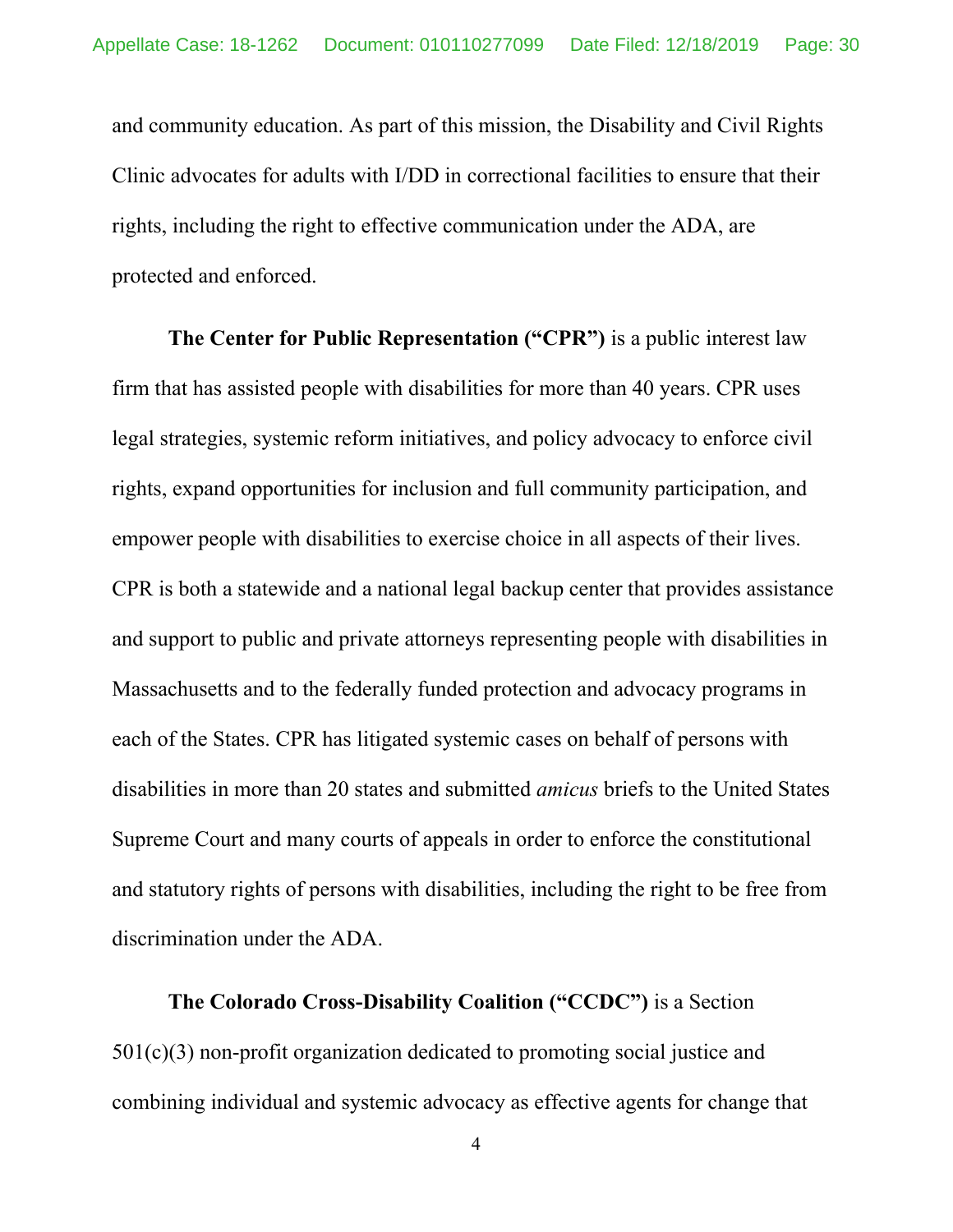can benefit people with all types of disabilities. CCDC – primarily led and staffed by people with disabilities – has developed a strong reputation for empowering people with the most significant disabilities to advocate for themselves and for others in difficult situations. CCDC promotes self-reliance and full participation by people with disabilities and their friends and family members through organizing, advocacy, education, legal initiatives, litigation training and consulting, policy development, and legislation. CCDC is viewed as a national model of how a disability rights organization – linking the talents and dedication of people with all types of disabilities and their non-disabled families, friends, and allies – can keep true to its grassroots mission while gaining expertise and increasing the power of people with disabilities to participate effectively in the larger community. The CCDC Civil Rights Legal Program has been very active in enforcing the requirement of effective communication for people with disabilities in general and with respect to interactions between individuals with disabilities and law enforcement agencies in particular. CCDC thus has a particularized interest in seeing that the standards for intentional discrimination (which includes a demonstration of the deliberate indifference to the federally protected rights of individuals with disabilities) be clarified in accordance with the expressed intent of Congress to ensure the provision of broad and sweeping mandates for the elimination of discrimination against people with disabilities.

5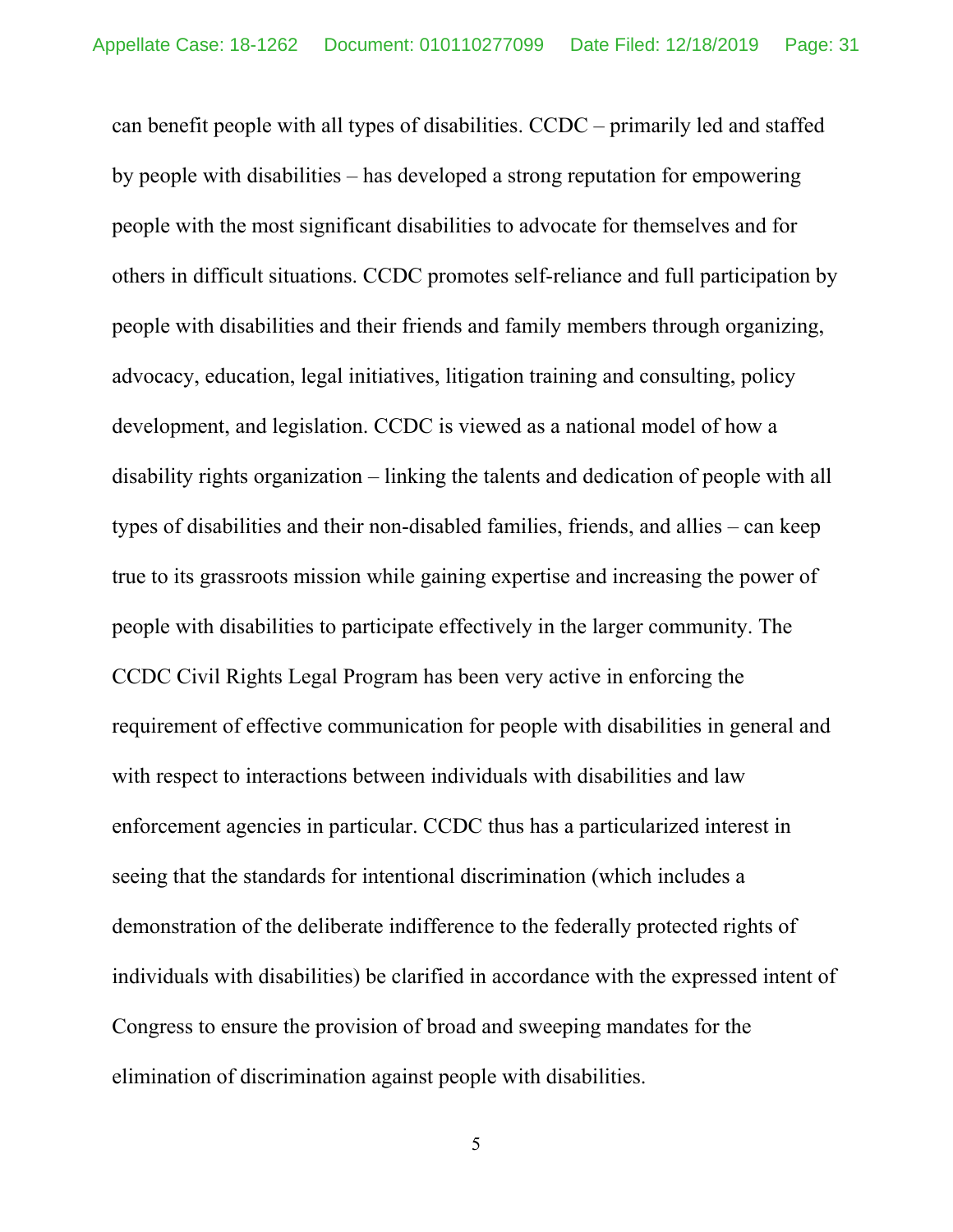**CommunicationFIRST** is the only national, nonprofit, 501(c)(3)

organization dedicated to protecting and advancing the civil rights of the more than five million people of all ages in the United States who, due to disability or other condition, are unable to rely on speech alone to communicate. Run by and for people with expressive communication disabilities, CommunicationFIRST advances its mission by educating and engaging the public, advocating for policy and practice reform, and engaging the justice system to ensure access to effective communication, to end prejudice and discrimination, and to promote equity, justice, inclusion, and opportunity for our historically marginalized community.

#### **The Center for Legal Advocacy, d/b/a Disability Law Colorado**

**("DLC")**, is a Colorado nonprofit corporation established to protect and promote the legal and human rights of people with disabilities. DLC serves as the federally mandated and state designated Protection and Advocacy System ("P&A") for individuals with all types of disabilities throughout the state, including individuals with Alzheimer's Disease and other communication disabilities. Pursuant to our authorizing statutes, we investigate facilities serving individuals with disabilities when there is probable cause to believe that such individuals have experienced abuse, neglect, or rights violations. *See* Protection and Advocacy for Individuals with Mental Illness Act ("PAIMI Act"), 42 U.S.C. § 10801 *et seq*.; Developmental Disabilities Assistance Bill of Rights Act ("DD Act"), 42 U.S.C. § 15001 *et seq*.;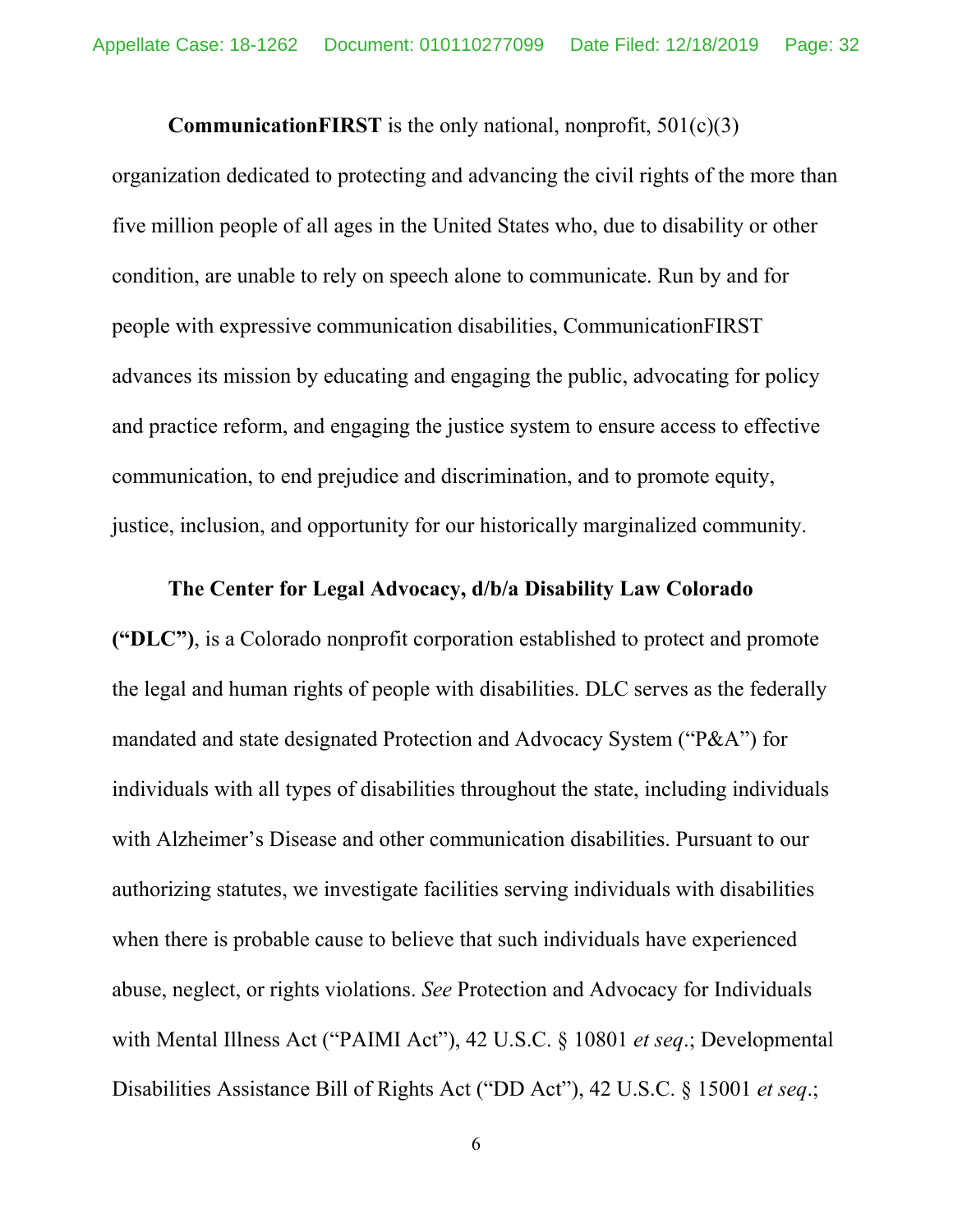and Protection and Advocacy of Individual Rights Program ("PAIR"), 29 U.S.C. § 794e *et seq*.; and all accompanying regulations. DLC is also authorized to monitor facilities, provide education and training regarding the rights of individuals with disabilities, and litigate issues when one or more individuals are experiencing rights violations based on their disability.

**Disability Rights Advocates ("DRA")** is a non-profit, public interest law firm that specializes in high impact civil rights litigation and other advocacy on behalf of persons with disabilities throughout the United States. DRA works to end discrimination in areas such as access to public accommodations, public services, employment, transportation, education, and housing. DRA's clients, staff and board of directors include people with various types of disabilities. With offices in New York City and Berkeley, California, DRA strives to protect the civil rights of people with all types of disabilities nationwide.

**Disability Rights Education & Defense Fund ("DREDF")**, based in Berkeley, California, is a national nonprofit law and policy center dedicated to advancing and protecting the civil rights of people with disabilities. Founded in 1979, DREDF remains board- and staff-led by people with disabilities and parents of children with disabilities. DREDF pursues its mission through education, advocacy and law reform efforts, and is nationally recognized for its expertise in the interpretation of federal and California disability civil rights laws. DREDF is

7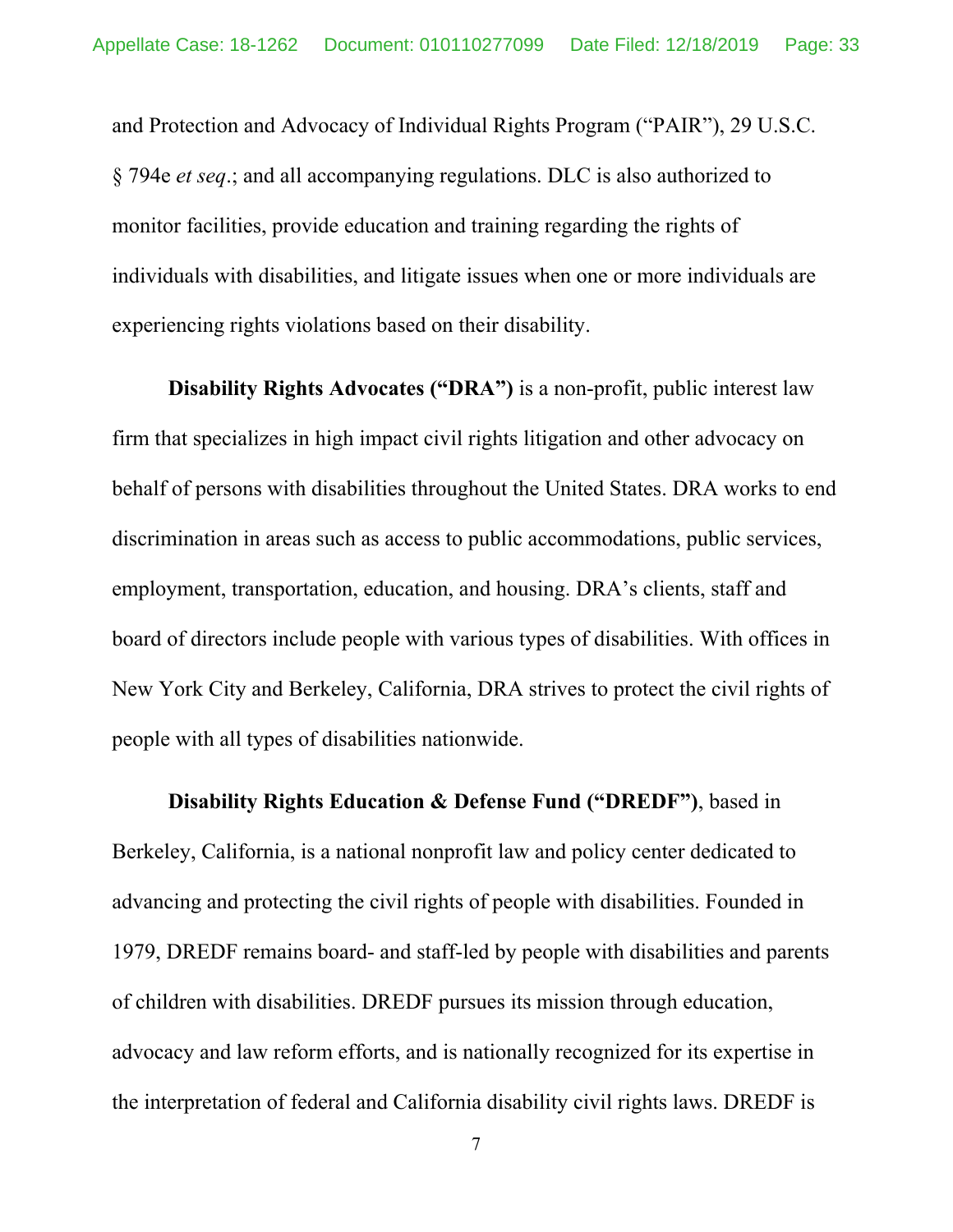among the party counsel for the plaintiff class in the ongoing litigation case currently styled *Armstrong v. Newsom*, 94-CV-02307-CW (N.D. Cal), representing a class of California inmates with disabilities.

**Equip for Equality ("EFE")**, founded in 1985, is an independent, nonprofit organization that administers the federally-mandated protection and advocacy system in Illinois. EFE's mission is to advance the human and civil rights of people with disabilities in Illinois. One of EFE's area of focus is to advocate that people with disabilities are not discriminated against when interfacing with the criminal justice system, including with respect to effective communication under Title II of the ADA. For instance, EFE is class counsel in *Holmes v. Baldwin*, 1:11-cv-02961 (N.D. Ill.), a class action lawsuit brought to ensure that prisoners who are deaf and hard of hearing are provided with effective communication while incarcerated. EFE was also counsel in *Communities United v. City of Chicago*, 1:17-cv-07151 (N.D. Ill.), systemic litigation that, among other things, sought to address the failure of the Chicago Police Department to comply with the effective communication requirements of Title II of the ADA when interacting with people with disabilities. Because of EFE's expertise in working with people with disabilities who interface with the criminal justice system, it has critical information and an important perspective to provide to this Court.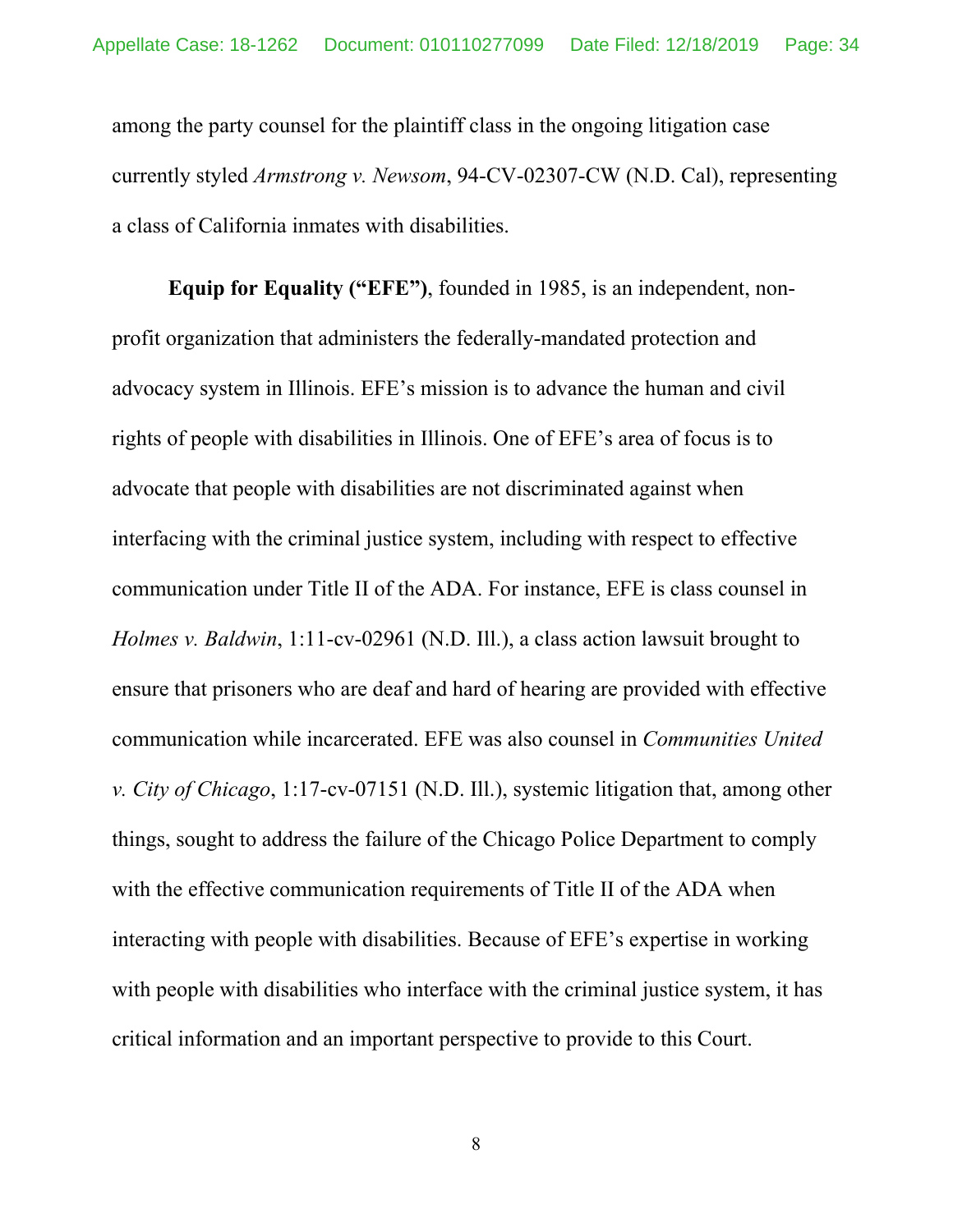#### **Helping Educate to Advance the Rights of Deaf Communities**

**("HEARD")** is a national, volunteer-dependent nonprofit organization that supports deaf/disabled people at every stage of the criminal legal process, up to and including arrest and during and after incarceration. HEARD created and maintains the only national database of police violence and discrimination against deaf/disabled people and the only national database of deaf/disabled imprisoned people. HEARD has worked on dozens of wrongful arrest and conviction cases involving this same group. Our exhaustive and unprecedented research on the intersections of ableism, racism, classism, and mass incarceration informs our advocacy and helps expose and address injustices within and throughout the criminal legal system that have gone unreported, unaddressed, and unexamined for generations. HEARD is run by deaf/disabled people and has a deep interest in cases involving deaf/disabled people navigating the criminal legal system.

**The National Association of the Deaf ("NAD"),** founded in 1880, is the oldest national civil rights organization in the United States, and is the nation's premier organization of, by and for deaf and hard of hearing individuals. The mission of the NAD is to preserve, protect, and promote the civil, human and linguistic rights of 48 million deaf and hard of hearing individuals in the country. The NAD endeavors to achieve true equality for its constituents through systemic changes in all aspects of society including but not limited to education,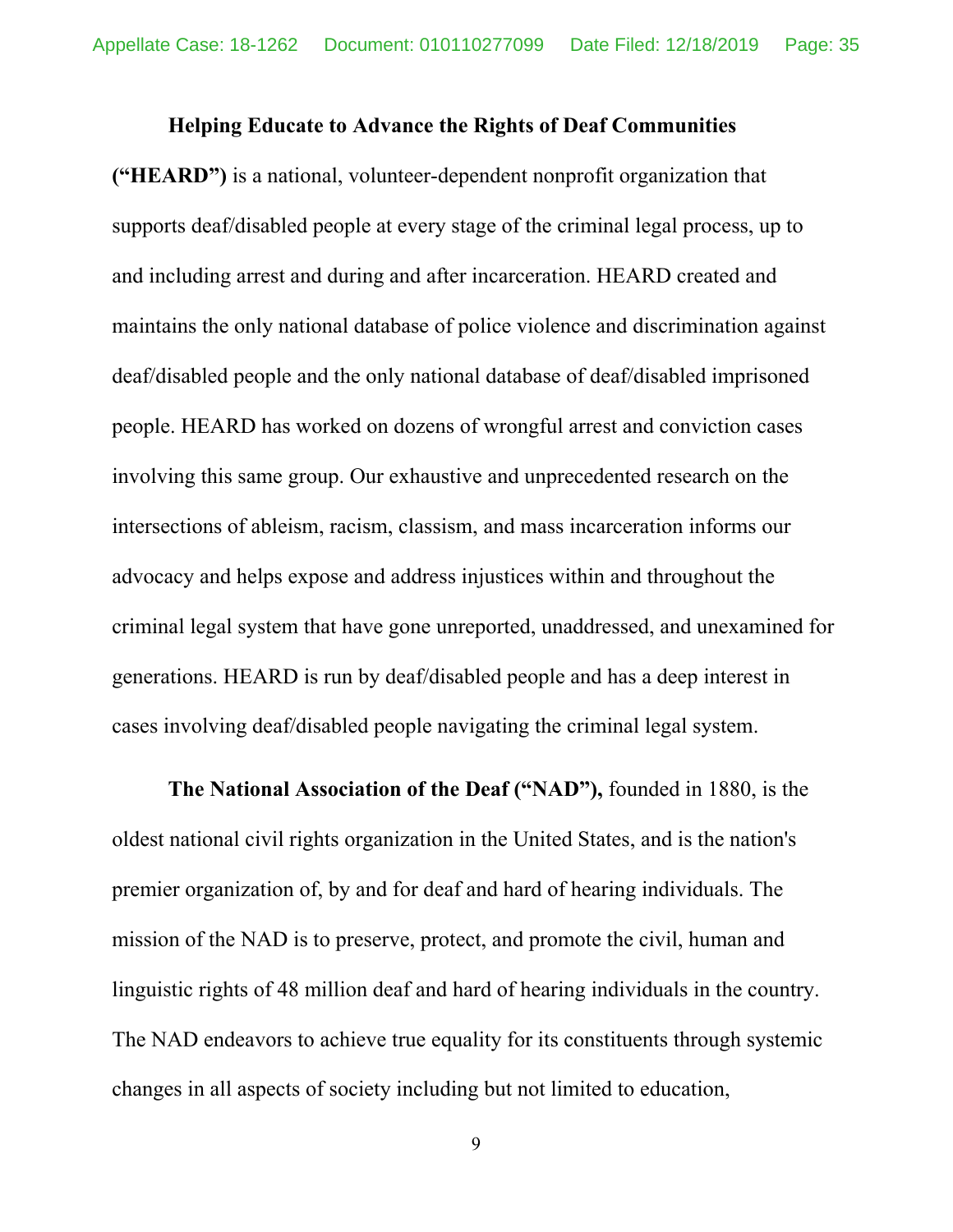employment, and ensuring equal and full access to programs and services. The NAD is especially concerned with any failure of communication access with respect to law enforcement given the high risk involved in any interaction with officers. Serving all parts of the USA, the NAD is based in Silver Spring, MD.

**The National Disability Rights Network ("NDRN")** is the non-profit membership organization for the federally mandated P&A and Client Assistance Program (CAP) agencies for individuals with disabilities. The P&A and CAP agencies were established by the United States Congress to protect the rights of people with disabilities and their families through legal support, advocacy, referral, and education. There are P&As and CAPs in all 50 states, the District of Columbia, Puerto Rico, and the U.S. Territories (American Samoa, Guam, Northern Mariana Islands, and the US Virgin Islands), and there is a P&A and CAP affiliated with the Native American Consortium which includes the Hopi, Navajo and San Juan Southern Paiute Nations in the Four Corners region of the Southwest. Collectively, the P&A and CAP agencies are the largest provider of legally based advocacy services to people with disabilities in the United States.

**National Federation of the Blind ("NFB**") is the largest and most influential membership organization of blind people in the United States. With tens of thousands of members, and affiliates in all fifty states, the District of Columbia, and Puerto Rico, the ultimate purpose of the NFB is the complete integration of the

10